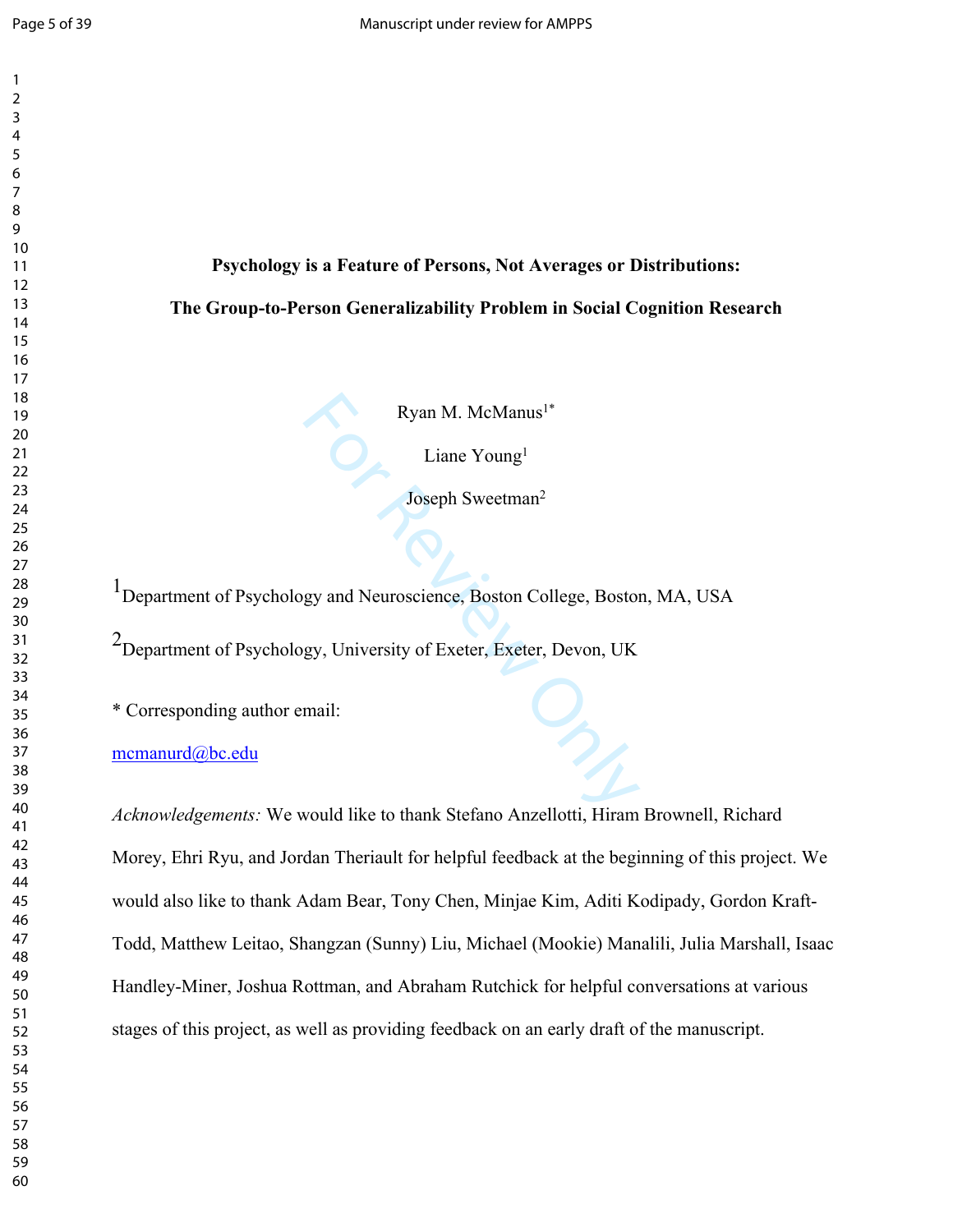#### **Abstract**

For all and the two mates of the ticipants. Second, building on prior approach<br>ture, derived from sets of typical group-level<br>minority of participants. Third, we reason thr<br>rson generalizability problem. Additionally, v<br>ra When experimental psychologists make a claim (e.g., "Participants judged X as morally worse than Y"), how many participants are represented? Such claims are often based exclusively on group-level analyses; here, psychologists often fail to report, or perhaps even investigate, how many participants judged X as morally worse than Y. More troubling, group-level analyses do not necessarily generalize to the person-level: "the group-to-person generalizability problem." We first argue for the necessity of designing experiments that allow investigation of whether claims represent most participants. Second, building on prior approaches, we document claims in the social cognition literature, derived from sets of typical group-level analyses, that describe only a (sometimes small) minority of participants. Third, we reason through an example to illustrate this group-to-person generalizability problem. Additionally, we show how severe the problem can be, demonstrating how claims from sets of simulated group-level effects can describe zero participants. Fourth, we conduct four experiments that rule out several methodology-based noise explanations of the problem. Fifth, we survey psychology researchers (and laypeople), finding that most interpret claims based on group-level effects as being intended to represent most participants in a study. Importantly, most believe this ought to be the case if a claim is used to support a general psychological theory. Finally, we propose that, if experimental psychologists are indeed interested in person-level psychology, then they should deploy different analytic strategies from those typically used. Overall, our approach offers a simple and flexible method to help researchers begin to engage with person-level analysis.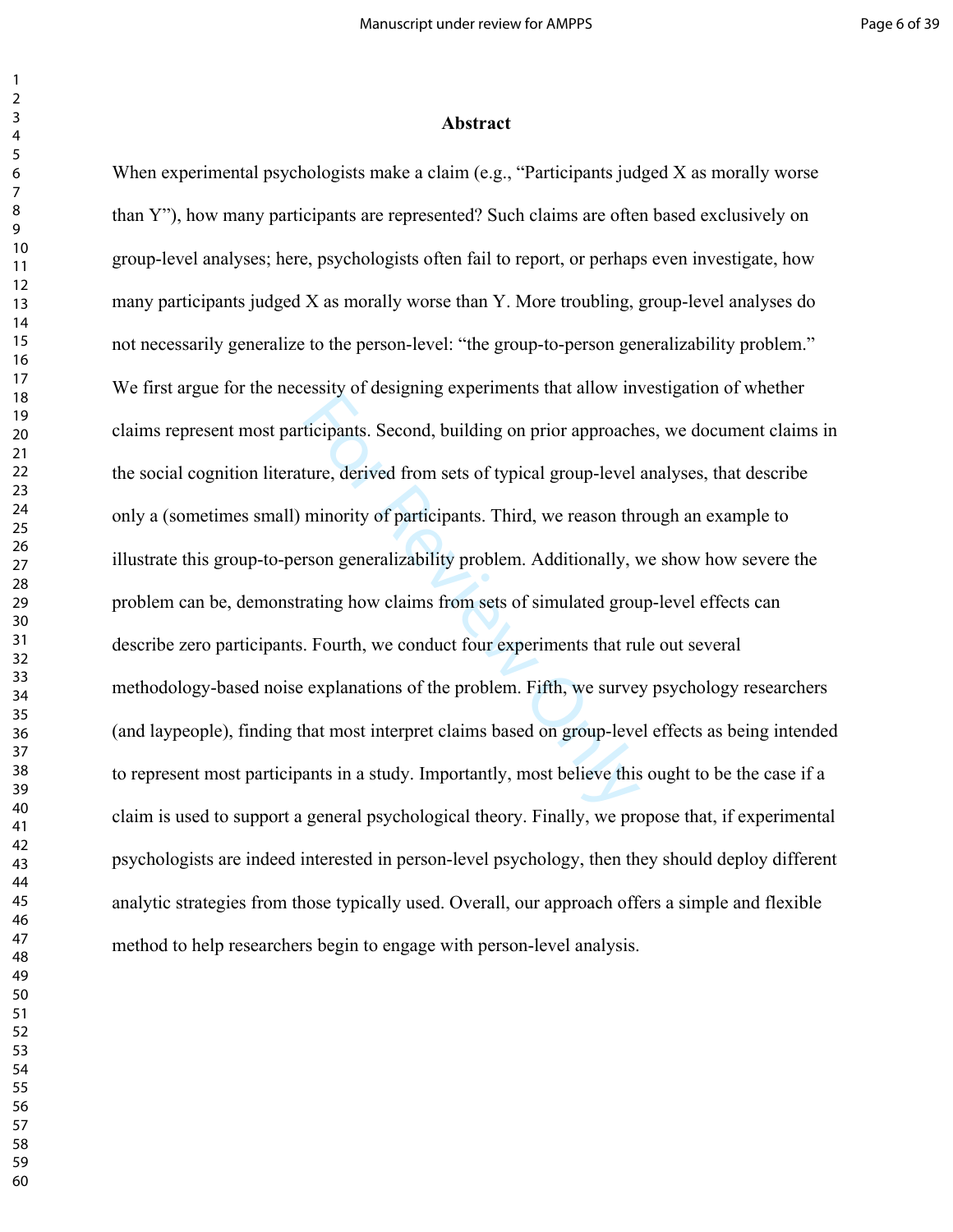#### **Introduction**

ove 1,400 pounds. In fact, the person-level dat weight of 1,197 pounds (Wallis, 2014). Con judged the ox's weight perfectly" in truth despresented only one person. Due to the ubiqui of group-to-person generalizability plag Francis Galton attended the 1906 "West of England Fat Stock and Poultry Exhibition" where attendees, hoping to win a prize, estimated an ox's weight. Galton calculated that the crowd's average estimate was 1,197 pounds, a perfect match to the ox's true weight (Galton, 1907; Wallis, 2014). In this case, we might reasonably say that "people judged the ox's weight perfectly." Though this impressive example suggests the "wisdom of crowds" (Surowiecki, 2005), it is worth noting the considerable variability in person-to-person estimates, ranging below 1,000 pounds to above 1,400 pounds. In fact, the person-level data reveals that only one person guessed the correct weight of 1,197 pounds (Wallis, 2014). Consequently, we might question whether "people judged the ox's weight perfectly" in truth describes what happened, as the group-level average represented only one person. Due to the ubiquity of aggregation approaches, this problem of group-to-person generalizability plagues modern-day experimental psychology. Psychologists average sets of person-level responses—largely ignoring person-toperson variability—and then use these averages to make claims about the mind. However, if psychology aims to understand and describe *persons*—to uncover the uniqueness or universality of certain cognitive processes—person-level responses ought to be the explananda.

In this paper, we argue that although experimental psychologists often strive to describe person-level phenomena, they sometimes fail to do so. First, we argue for closely matching experimental designs and analytic methods to precise research questions. Second, we document instances in published literature in which a person-level analytic approach yields different conclusions than typical group-level approaches. Third, in a tutorial, we show readers how this can occur, and how to conduct person-level analyses on their own data. Fourth, we conduct four pre-registered experiments to rule out several methodology-based explanations of group-to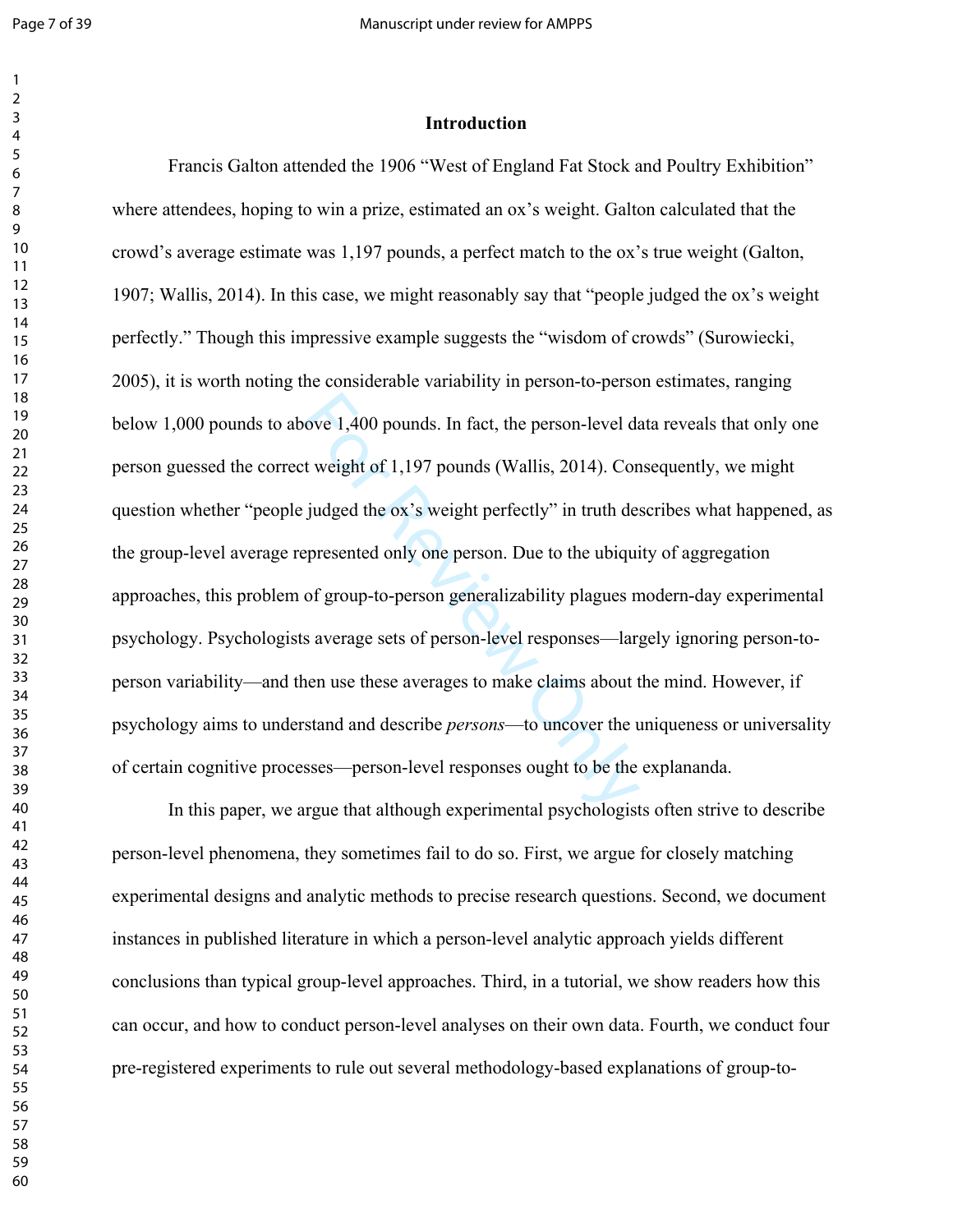person generalizability failures. Fifth, we survey laypeople and psychology researchers to understand what is inferred about person-level phenomena from group-level analyses. Finally, we argue that experimental psychologists, if interested in person-level cognition, ought to deploy different design and analytic strategies than those typically used. We note here that, although we believe that our arguments apply to all areas of psychology, we focus on moral and social cognition in this paper.

#### **Psychology as the Study of Person-Level (Not Group-Level) Phenomena**

example as "the study of the mind and behaving cognitive functions and uncovering their<br>d that researchers intend to apply these goals<br>t possess psychological processes, and minds<br>we ask readers to engage in a thought exer Psychology is often defined as "the study of the mind and behavior." Therefore, its essential goals are describing cognitive functions and uncovering their antecedents and consequences. We contend that researchers intend to apply these goals to the study of individual persons, as it is minds that possess psychological processes, and minds reside in individuals. To strengthen this argument, we ask readers to engage in a thought exercise. Recall your most recent meeting with collaborators in which you discussed hypotheses and experimental designs to test them. At any point in that meeting, did you reason about possible patterns in a way that reflected how *individuals* may respond to different stimuli, or did you exclusively reason in a way that reflected how different stimuli would affect *averages or locations of distributions*? Furthermore, given the seeming frequency with which studied phenomena are described as applying to people generally, we also contend that most experimental psychologists intend to uncover phenomena that describe a *majority* of individuals (i.e., "general psychological laws"; Hamaker, 2012). Therefore, what follows are the most important takeaways from this paper:

> 1. Psychologists sometimes fail to design experiments that permit investigation of person-level hypotheses.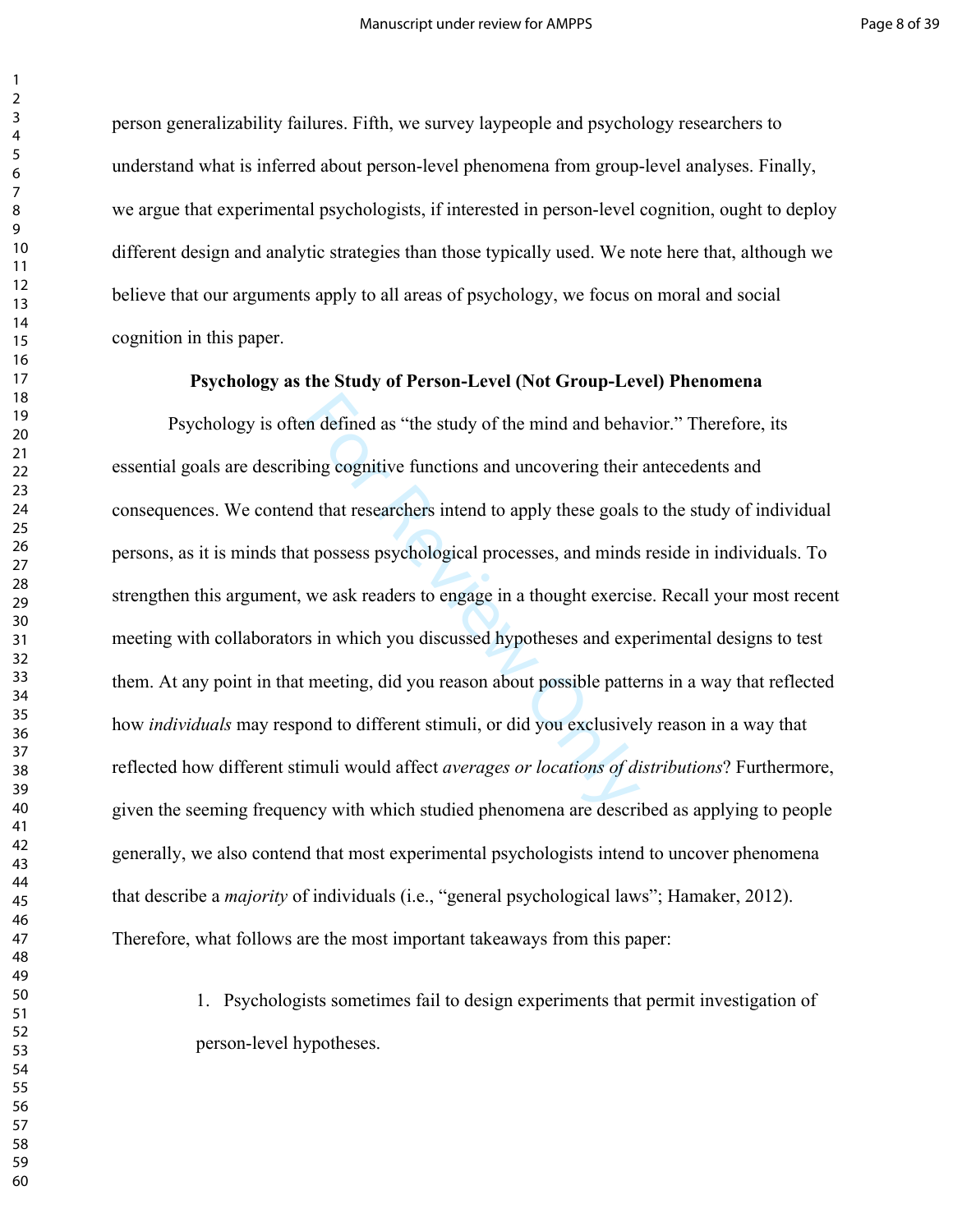2. Even when appropriate experimental designs are used, psychologists often report *only* their group-level analyses and interpret them *as if* they support or falsify personlevel hypotheses.

Because it is possible for the above statements to be misinterpreted or overgeneralized, we next communicate what we mean and do not mean.

exercit & Shoda, 2014). These common designs m<br>w many people respond this way?" (see Grice<br>prohibit examination of unfolding person-lev<br>Medaglia, & Jeronimus, 2018; Moeller, 2022<br>on research, we assessed moral character j Between-subjects experiments do not permit tests of person-level hypotheses (Speelman & McGann, 2020; Whitsett & Shoda, 2014). These common designs make it impossible to ask the simple question, "How many people respond this way?" (see Grice et al., 2020; Speelman & McGann, 2020), and they prohibit examination of unfolding person-level processes (e.g., Brandt & Morgan, 2022; Fisher, Medaglia, & Jeronimus, 2018; Moeller, 2022). For example, in our own recent moral cognition research, we assessed moral character judgments to test their sensitivity to social relationship information in the context of helping behavior (McManus, Mason, & Young, 2021). Among other variations, participants in our experiments were given two scenarios: one in which someone helps a total stranger, and another in which someone helps a distant family member. Group-level analyses suggested that participants–*on average*– judged agents who helped strangers as more morally good than agents who helped family members, presumably because people believe that there is no obligation to help strangers. Importantly, this was tested using a within-subjects design. Therefore, although it was not reported, our design permitted investigation of the question, "How many people respond this way?" A betweensubjects design would have disallowed such investigation.

However, having within-subjects designs does not automatically prevent inference errors from occurring. Researchers can still commit ecological or ergodic fallacies (Kuppens & Pollet,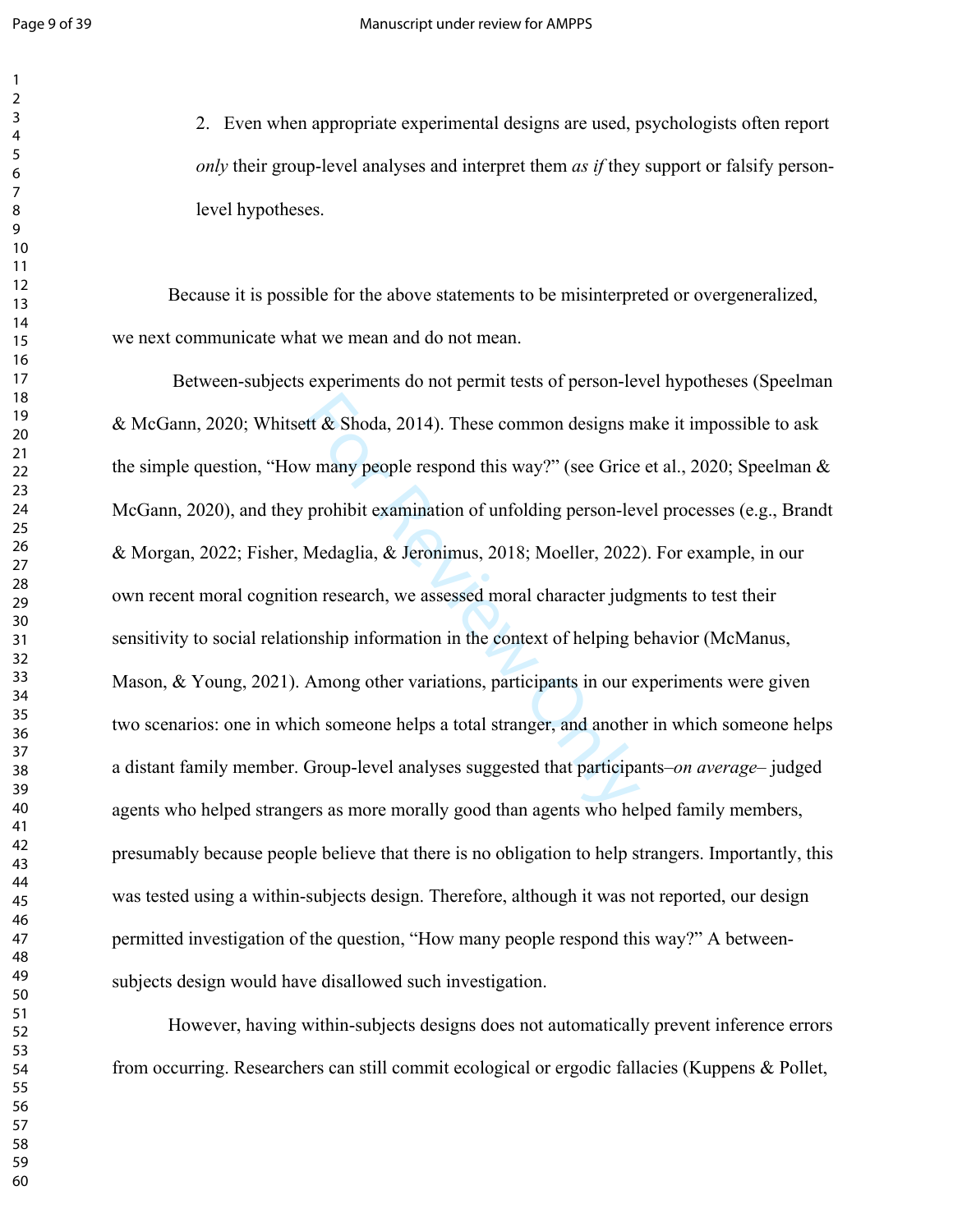2014; Speelman & McGann, 2020), due to special instances of Simpson's paradox—when group-level patterns poorly represent lower-level units constituting the group (Simpson, 1951; Kievit, Frankenhuis, Waldorp, & Borsboom, 2013). A popular example of this is the relation between typing speed and mistake frequency (Hamaker, 2012), where a group-level correlation suggests a negative relation (i.e., faster typers make fewer mistakes), but person-level correlations suggest a positive relation (i.e., within individuals, typing faster results in *more*  mistakes). These are not novel insights (see Hamaker, 2013; Speelman & McGann, 2020), but we communicate them here because we believe they have either not reached most researchpracticing psychologists, or if they have, they have seemingly been ignored.

re because we believe they have either not read or if they have, they have seemingly been ign<br>when psychologists deploy appropriate exper<br>report their group-level analyses. Continuing<br>xample, imagine that we had instead re To reiterate, even when psychologists deploy appropriate experimental designs, they often, if not always, only report their group-level analyses. Continuing to use our moral cognition research as an example, imagine that we had instead reported a null effect, generating a reasonable explanation for it (e.g., people perceive distant family members as otherwise strangerlike, so our manipulation was not strong enough to induce a change in people's moral character judgments). While this sounds plausible, it is based on an average null effect. Perhaps, though, one third of participants' responses supported the social relationship hypothesis, whereas another third's were in the opposite direction, and yet another third showed no difference. Without investigating person-level responses, this distribution could not be uncovered.

We are not suggesting, though, that there are only certain kinds of experimental designs that can yield knowledge. For example, it would be foolish to discard insights from Milgram's obedience experiments simply because no participant engaged in shocking behavior across multiple conditions. Relatedly, all intervention-like insights (e.g., assessments of reading comprehension programs) would need to be discarded if we claimed that other designs did not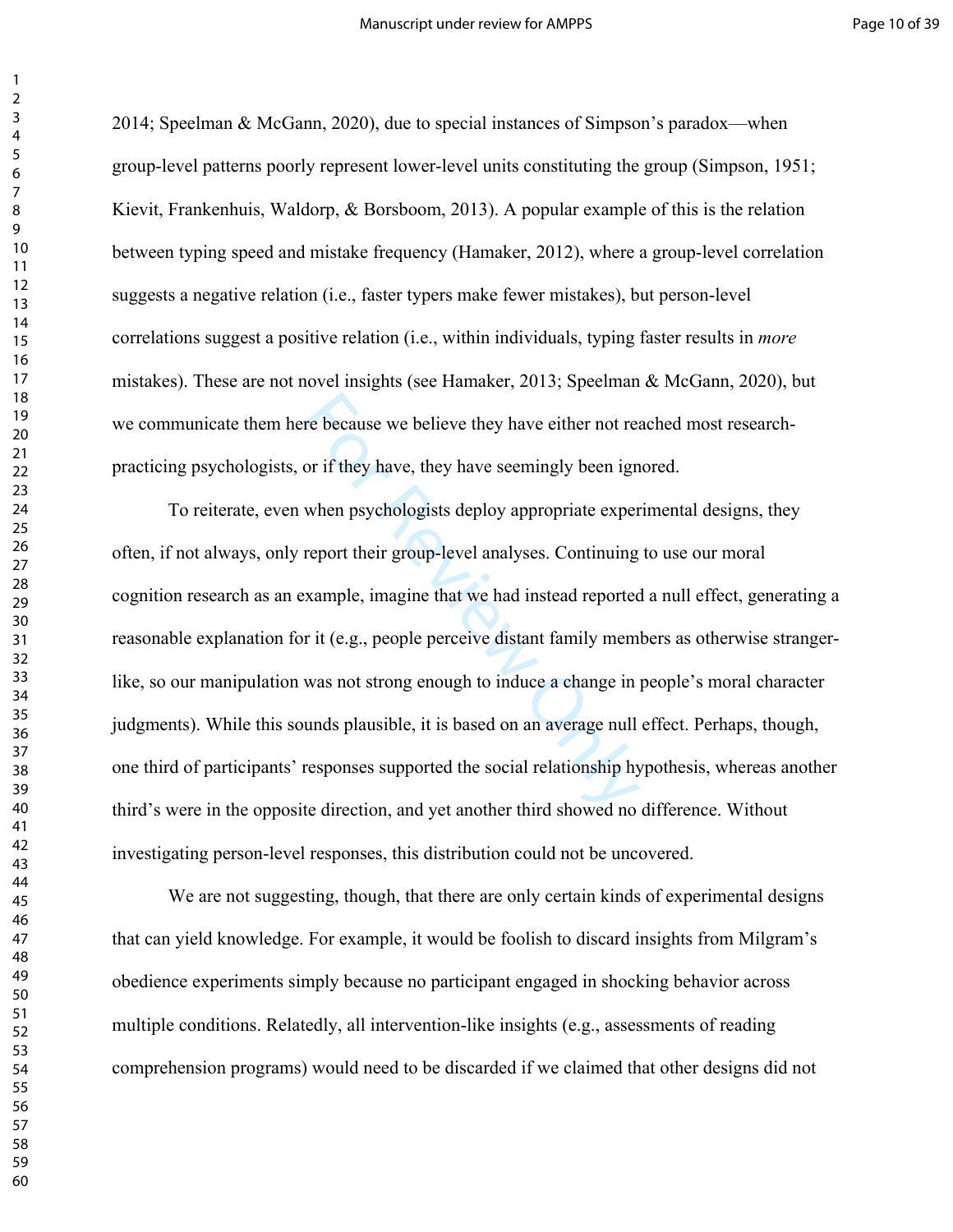$\mathbf{1}$ 

yield useful information. We are not arguing for this extreme position. However, even in this class of research, a person-level analytic approach may provide valuable insights. For example, in Milgram's obedience research, some participants declined to "continue the experiment." Assuming these participants believed the ruse, they must have had reasons for declining. Probing these reasons, as Milgram did, could help to explain the person-to-person variability. Similarly, an assessment of a reading comprehension intervention might yield an average positive effect, but whether this is due to a majority of the experimental students doing better than the control students, or a subset of the experimental students doing better than all the rest, is not knowable on the basis of *only* a group-level analysis. Therefore, even in cases where a person-level approach might at first seem misguided, it may provide important insights not gained from typical analysis strategies.

e experimental students doing better than all to<br>up-level analysis. Therefore, even in cases wh<br>em misguided, it may provide important insigned.<br>Experiment is a sensitive of that, if a theory or research question<br>ake a gen Overall, we are suggesting that, if a theory or research question is a person-level one, and the goal of a study is to make a general claim (Hamaker, 2012), then researchers ought to choose appropriate designs and analytic procedures. However, such careful matching does not always occur in practice. The rest of this paper focuses on instances in which within-subjects grouplevel effects fail to describe the majority of sampled individuals. From here on, we refer to this as the "group-to-person generalizability problem."

### **Group-to-Person Generalizability Problems in the Wild**

We examined open data from the past five years in social cognition research (2016– 2021), looking for the group-to-person generalizability problem. Due to the larger reform movements in psychology, publications from this era should be relatively more rigorous than prior eras (e.g., larger samples, better statistical inferences). Our investigation was not systematic in the sense that we can say, " $X\%$  of publications contain the problem." Rather, using a person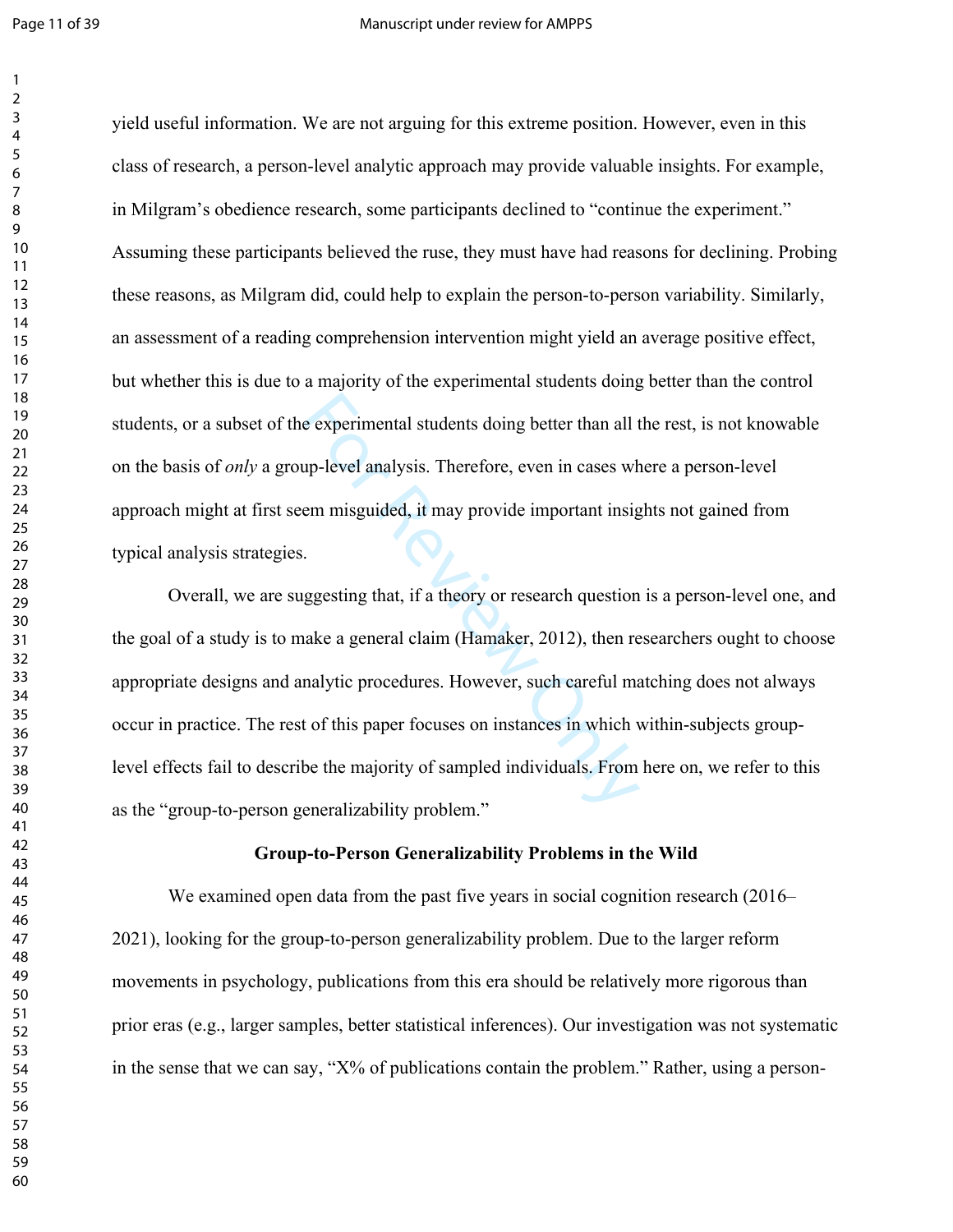level analytic approach, we re-analyzed open data with the goal of finding five instances of the problem from moral cognition—as we ourselves are moral psychologists—and five instances from social cognition generally (see Table )<sup>1</sup>.

nental conditions (e.g., 1-point on a Likert/slider ith a group-level pattern, then that participant<br>y. Therefore, we used an extremely liberal the<br>westigated claims are based on *sets* of group-<br>pre extended the person-le To accomplish person-level analysis, we adopted "persons-as-effect-sizes" or "pervasiveness" approaches (see Grice et al., 2020; Speelman & McGann, 2020). Put simply, we created variables in each dataset that distinguished participants based on whether their response patterns supported the reported group-level patterns. If a participant's responses had at least *some*  distance between experimental conditions (e.g., 1-point on a Likert/sliding scale) and were directionally consistent with a group-level pattern, then that participant was categorized as supporting generalizability. Therefore, we used an extremely liberal threshold. An important nuance is that all of the investigated claims are based on *sets* of group-level tests (e.g., multiple paired t-tests). We therefore extended the person-level approaches to accommodate such claims. Specifically, we categorized participants as supporting generalizability if their full set of responses matched the full set of group-level patterns. For example, if a 2x2 interaction pattern underlied the claim, we counted person-level responses as supporting generalizability if a participant's simple effects' directions and differential magnitudes reflected the group-level pattern. But not all four person-level judgments had to be ordered identically to the group-level pattern. Readers can imagine (and if they wish, investigate) what these analyses look like under stricter constraints (see our OSF page:

#### [https://osf.io/xyse4/?view\\_only=dc61885b85b74681b10c116361c0cdad](https://osf.io/xyse4/?view_only=dc61885b85b74681b10c116361c0cdad)).

We statistically defined claims as being unsupported at the person-level if we could not rule out the possibility that fewer than a simple majority of people would show the group-level pattern, conducting a binomial test against 0.50. If the 95% CIs contained a proportion of 0.50 or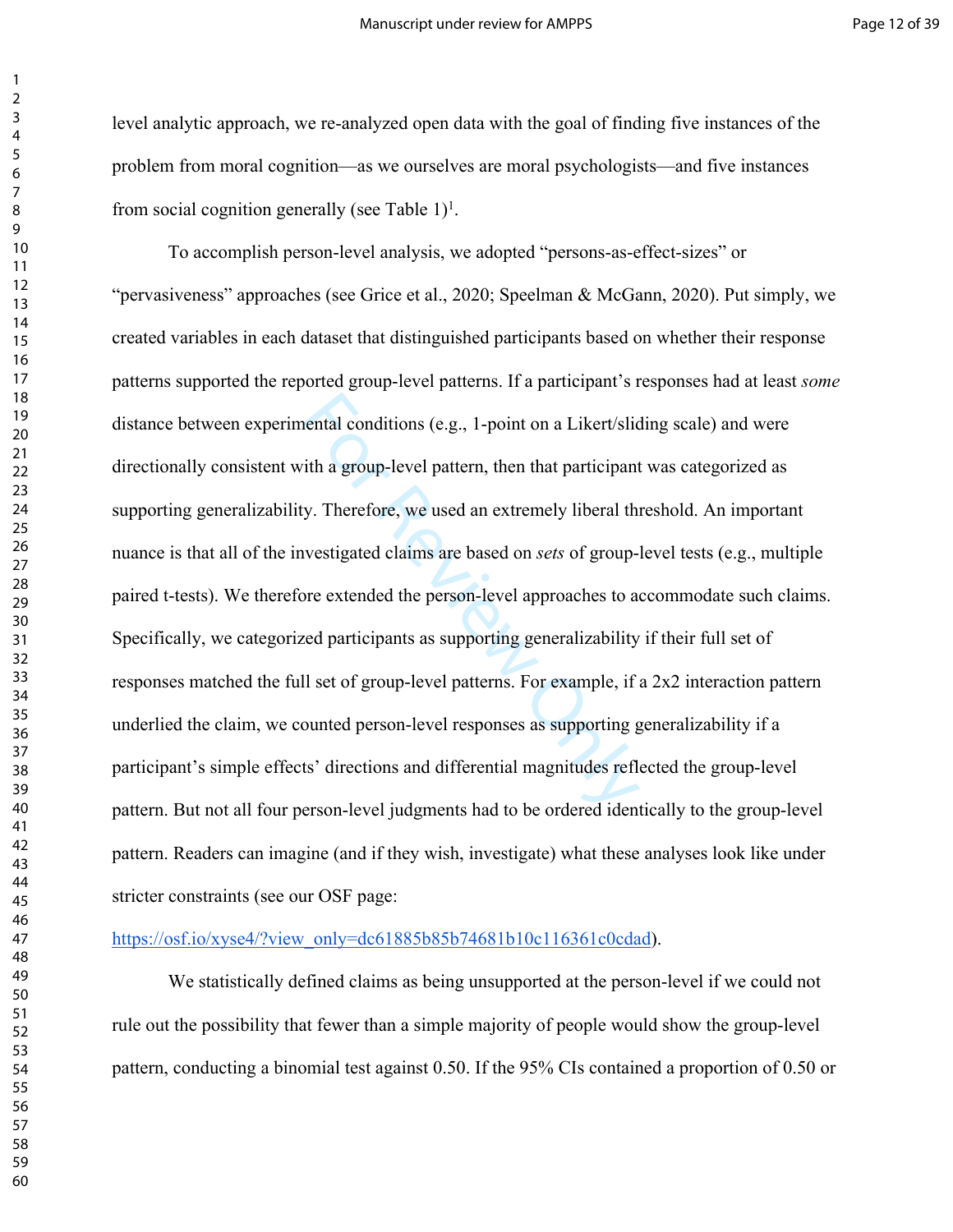showing Clays lower, then the claim was unsupported at the person-level. This, too, is a liberal threshold (i.e., a simple majority) for categorizing claims as favoring generalizability. As Table 1 shows, proportions of participants favoring generalizability varied across these publications but was low overall (3%-50%, with most proportions ranging between 20%-40%). Importantly, this occurred across a variety of dependent variables (e.g., sliding scales, Likert scales, reaction times, error rates) and pattern types (crossover interactions, attenuation interactions, ordinal patterns, conjunctive differences). We note that authors of these studies may not believe that their claims are describing most of their participants (although see *An Important Objection*). However, descriptions of results are, at the least, ambiguous enough to warrant uncertainty. We next break down a moral cognition example showing how the group-to-person generalizability problem can occur.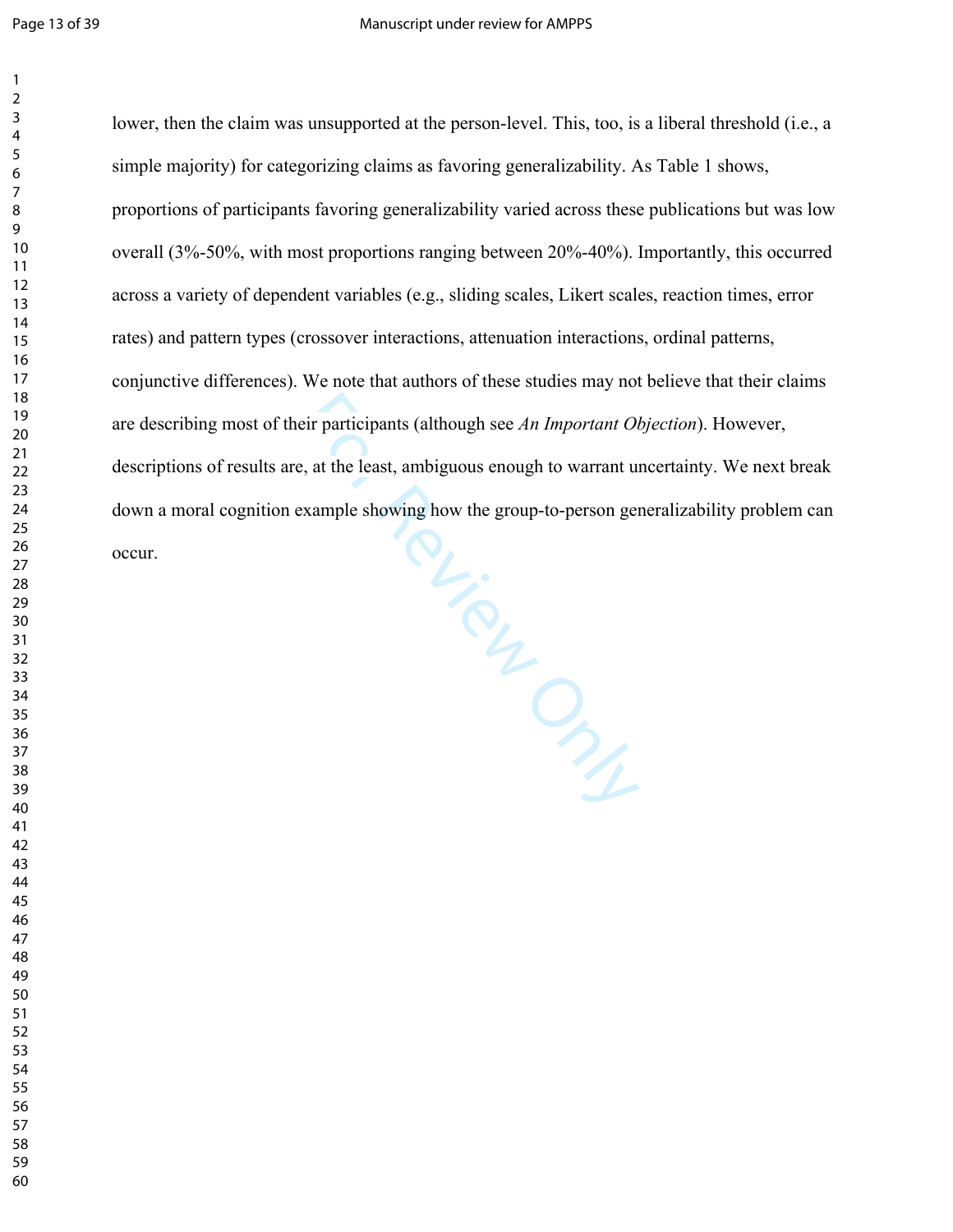**Table 1.** Quotes, relevant tests, and person-level statistics for instances of the group-to-person generalizability problem

| <b>Publication</b>                        | <b>Exact Quote(s)</b>                                                                                                                                                                                                                                                                                                                                                                                                                                                                                                                                                | <b>Group-Level</b><br>Test(s)                                                                                         | <b>Person-Level Proportions</b>                                                                   |
|-------------------------------------------|----------------------------------------------------------------------------------------------------------------------------------------------------------------------------------------------------------------------------------------------------------------------------------------------------------------------------------------------------------------------------------------------------------------------------------------------------------------------------------------------------------------------------------------------------------------------|-----------------------------------------------------------------------------------------------------------------------|---------------------------------------------------------------------------------------------------|
| McManus,<br>Mason, &<br>Young (2021)      | "On the one hand, people judged agents who helped a stranger as more<br>morally good than agents who helped a family member. On the other<br>hand, people judged agents who helped a stranger instead of a family<br>member as less morally good than agents who helped a family member<br>instead of a stranger."                                                                                                                                                                                                                                                   | Experiments 1a-b<br>-2 x 2 interactions<br>-Set of paired t-tests<br>-See Figure 2                                    | E1a: 31% [34%-37%]<br>(62/203)<br>E1b: $29\%$ [23%-36%]<br>(59/203)                               |
| Law,<br>Campbell, &<br>Gaesser (2021)     | "People consistently view socially distant altruism as less morally<br>acceptable as the person not receiving help becomes closer to the agent<br>helping."                                                                                                                                                                                                                                                                                                                                                                                                          | Experiments $1 & 4$<br>-Set of paired t-tests<br>-See Figures $1 & 7b$<br>(Country vs Town vs<br>Friend vs Family)    | E1: $3\%$ [1%-9%]<br>(3/97)<br>E4: $8\%$ [5%-11%]<br>(30/397)                                     |
| Fowler, Law,<br>& Gaesser<br>(2021)       | "The results showed that moral judgments of empathy are biased toward<br>preferring more empathy for a socially close over a socially distant<br>individual. Despite this bias in moral judgments, however, people<br>consistently judged feeling equal empathy as the most morally right<br>perspective."                                                                                                                                                                                                                                                           | <b>Experiment 2</b><br>-Set of paired t-tests<br>-See Figure 3<br>(More For Distant vs<br>More For Close vs<br>Equal) | 32% [27%-37%]<br>(97/304)                                                                         |
| Soter, Berg,<br>Gelman, &<br>Kross (2021) | "Participants said they should protect close others more than distant<br>others. However, the effect of relationship was consistently weaker for<br>"should" judgments than "would" judgments, revealing that people show<br>relatively less partiality in their judgments of what is morally right,<br>compared to judgments of how they would act."                                                                                                                                                                                                                | <b>Experiment 2</b><br>$-2 \times 2$ interaction<br>-Simple comparisons<br>-See Figure 2                              | 29% [25%-34%]<br>(104/356)                                                                        |
| Rottman &<br>Young (2019)                 | "In three studies, adult participants judged the moral wrongness of harm<br>and purity transgressions that varied in frequency (e.g., occasionally vs.<br>regularly) or magnitude (e.g., small vs large) with the same sets of<br>modifiers or the same quantities (e.g., a single drop vs. a teaspoon)<br>repeated across content domains. All studies found that evaluations of<br>purity violations were considerably less sensitive to variations in scope<br>than evaluations of harms, yielding robust statistical interactions between<br>domain and dosage." | Experiments 1-3<br>$-2x2$ interactions<br>-Simple comparisons<br>-See Figures 1-3                                     | E1: 29% [22%-36%]<br>(51/177)<br>E2: $46\%$ [35%-57%]<br>(37/81)<br>E3: 22% [16%-29%]<br>(37/168) |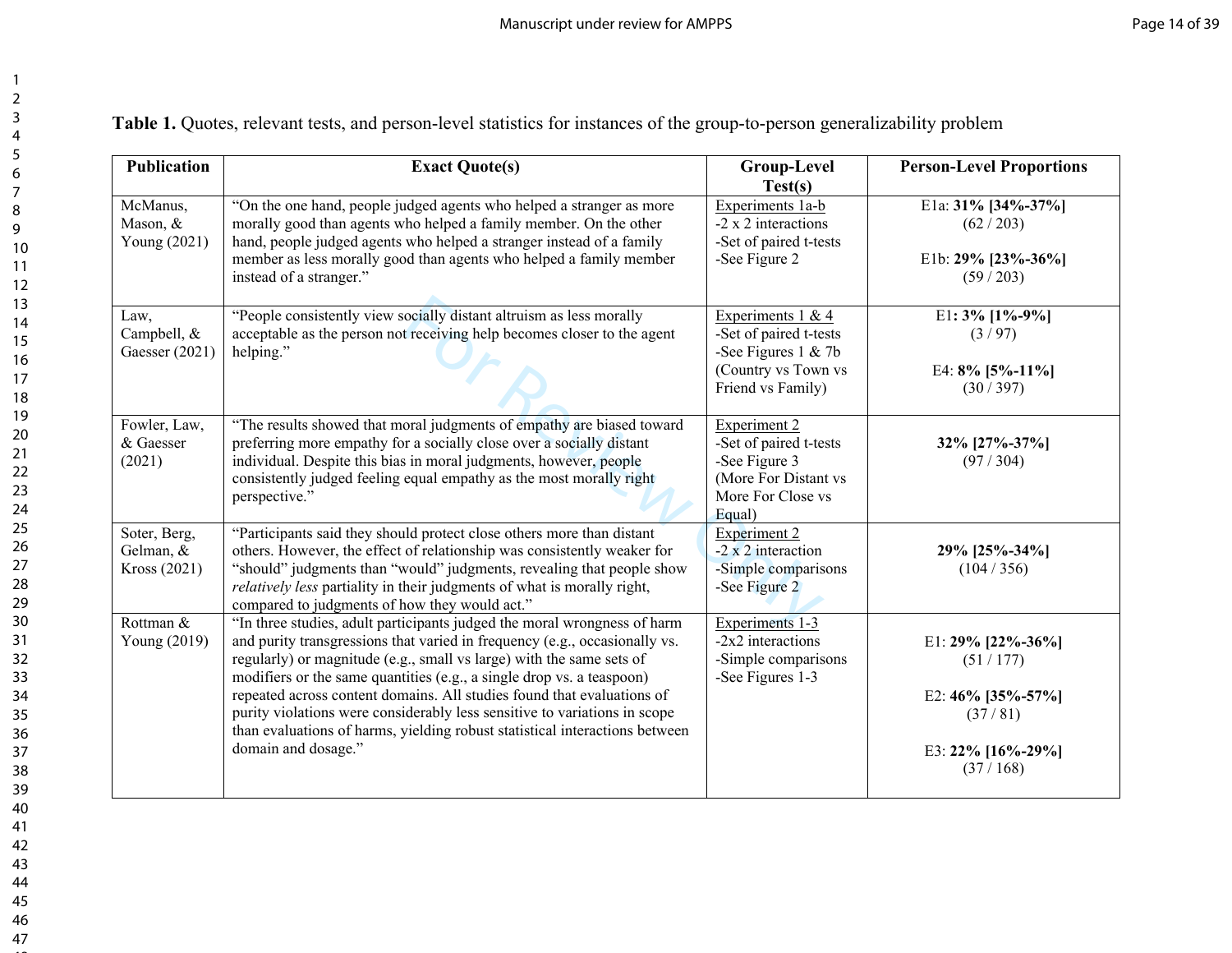| Deska et al.<br>(2020)                     | "We also observed an interaction between target race and target gender for<br>life hardship. As with social pain, it was clear that participants generally<br>agreed that Black targets experience greater life hardship than White<br>targets; however, this seemed to be especially true for male targets."                                                                                                                                                                           | Experiment 4<br>-2x2 interaction<br>-Simple comparisons                                             | 50% [42%-59%]<br>(66/131)                                                                                 |
|--------------------------------------------|-----------------------------------------------------------------------------------------------------------------------------------------------------------------------------------------------------------------------------------------------------------------------------------------------------------------------------------------------------------------------------------------------------------------------------------------------------------------------------------------|-----------------------------------------------------------------------------------------------------|-----------------------------------------------------------------------------------------------------------|
| Stroessner et<br>al. (2020)                | "An association between a gender category and a shape would be revealed<br>by faster categorization speeds following compatible (masculine-square<br>and feminine-circle) compared with incompatible (masculine-circle and<br>feminine-square) prime-target pairings."<br>"Along with the results of Studies 3a-3c, these data demonstrate that<br>gender categorization of basic squares and circles occurs without<br>intention."                                                     | Experiments $2 & 4$<br>$-2x2$ interaction<br>-Sets of paired t-tests<br>-See Figure 3               | E2: 38% [26%-50%]<br>(26/69)<br>E4: 41% [33%-49%]<br>(61/150)                                             |
| Craig, Nelson,<br>& Dixon<br>(2019)        | "We found that the presence of a beard increased the speed and accuracy<br>with which participants recognized displays of anger but not happiness."<br>"In Experiment 1, facial hair facilitated recognition of anger, and the<br>advantage in response times cannot be attributed to a shift toward<br>responding "angry." Recognition of facial expressions of happiness, which<br>are positive and nonthreatening, was slowed by the presence of a beard in<br>this task."           | Experiment 1<br>$-2x2$ interactions<br>-Sets of paired t-tests<br>-See Figure 2                     | Speed: 45% [38%-52%]<br>(99/219)<br>Accuracy: 25% [20%-31%]<br>(55/219)<br>Both: 13% [9%-18%]<br>(29/219) |
| Decelles.<br>Adams, Lowe,<br>& John (2021) | "Using a sample of working professionals, including fraud investigators<br>and auditors, we found in Study 4 that an angry response to an accusation<br>was interpreted as a sign of guilt, relative to remaining calm. Moreover,<br>compared with remaining calm and with angrily denying an accusation,<br>remaining silent was also perceived as a cue of guilt and therefore does<br>not appear to be a viable solution for the accused to avoid the negative<br>effects of anger." | <b>Experiment 4</b><br>-Set of paired t-tests<br>(Anger vs Calm &<br>Silent vs Calm)                | 38% [30%-47%]<br>(52/136)                                                                                 |
| Thai, Borgella,<br>& Sanchez<br>(2019)     | "Study 3 demonstrated that it was deemed most acceptable for a person to<br>make jokes about a particular social group if they themselves were a part<br>of that social group. This remained true for both minority-directed and<br>majority-directed humor. This pattern emerged consistently for all three<br>categories of humor studied, including race-based, sexual orientation-<br>based, or gender-based humor."                                                                | Experiment 3<br>$-2x^2$ interaction<br>-Simple comparisons<br>-See Figure 4<br>(Gender-based Jokes) | 45% [33%-57%]<br>(31/70)                                                                                  |

*Note:* Across publications, it was sometimes difficult to find specific claims which could be connected back to specific hypothesis tests. For some publications, there was not a specific, insulated claim which clearly referenced a specific hypothesis test (e.g., Stroessner et al., 2020), which is why some quoted sections are taken from multiple places of the publication. In Law, Campbell, & Gaesser (2021), the verbal claim was not an accurate representation of the set of group-level patterns (some necessary group-level patterns did not emerge). However, re-analysis of their data was based on the claim rather than the group-level patterns.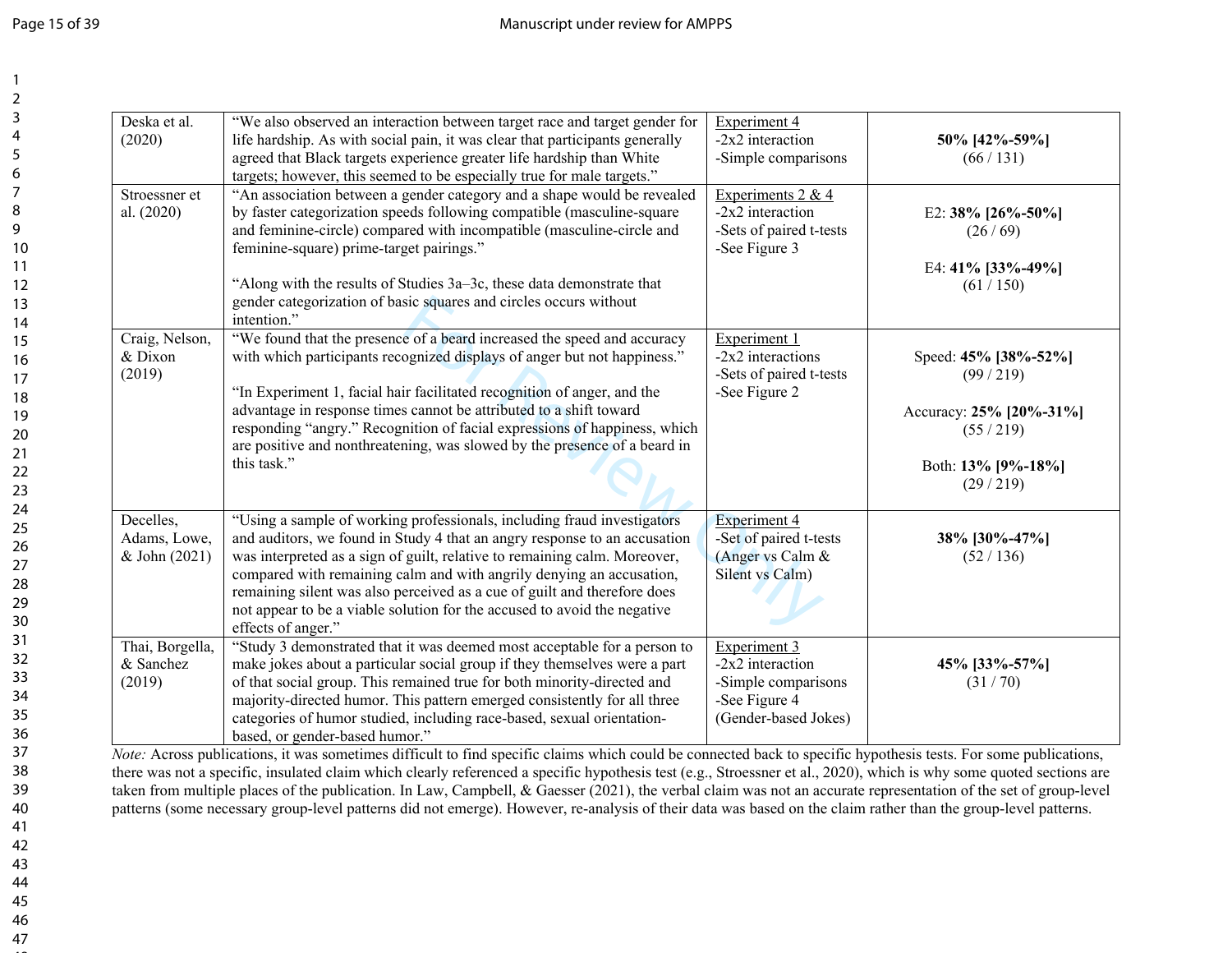#### **Tutorial for the Group-to-Person Generalizability Problem (McManus et al., 2021)**

cenarios in a slightly different context: some<br>
cousin, and someone helps their cousin instead<br>
e pattern here, as stranger-helping agents wou<br>
wo contexts were described as "No Choice"<br>
interaction and context-based rever Here we demonstrate how researchers can understand and perform analyses to make person-level inferences. For relevant background, consider the two earlier moral cognition scenarios: someone helps an unrelated stranger, and someone helps their cousin. We predicted that agents who helped strangers should be judged as more morally good than agents who helped their cousin, due to stranger-helping agents lacking an obligation to help but doing so anyway. Now consider these two scenarios in a slightly different context: someone helps an unrelated stranger *instead of* their cousin, and someone helps their cousin instead of an unrelated stranger. We predicted the opposite pattern here, as stranger-helping agents would be violating their family obligation. These two contexts were described as "No Choice" and "Choice" contexts, respectively. Indeed, this interaction and context-based reversal of simple effects emerged at the group-level.

In the general discussion, we communicated this effect as follows: "On the one hand, people judged agents who helped a stranger as more morally good than agents who helped a family member. On the other hand, people judged agents who helped a stranger instead of a family member as less morally good than agents who helped a family member instead of a stranger." As two of the three authors of the current paper were authors, we can say, honestly, that we intended to communicate this effect as applying to a majority of participants. Therefore, our claim is interesting, and arguably, accurate, if *and only if* the interaction describes most participants' psychology.

To investigate this at the person-level, each simple effect and the interaction can be described by a set of directional patterns. The No Choice simple effect can be computed by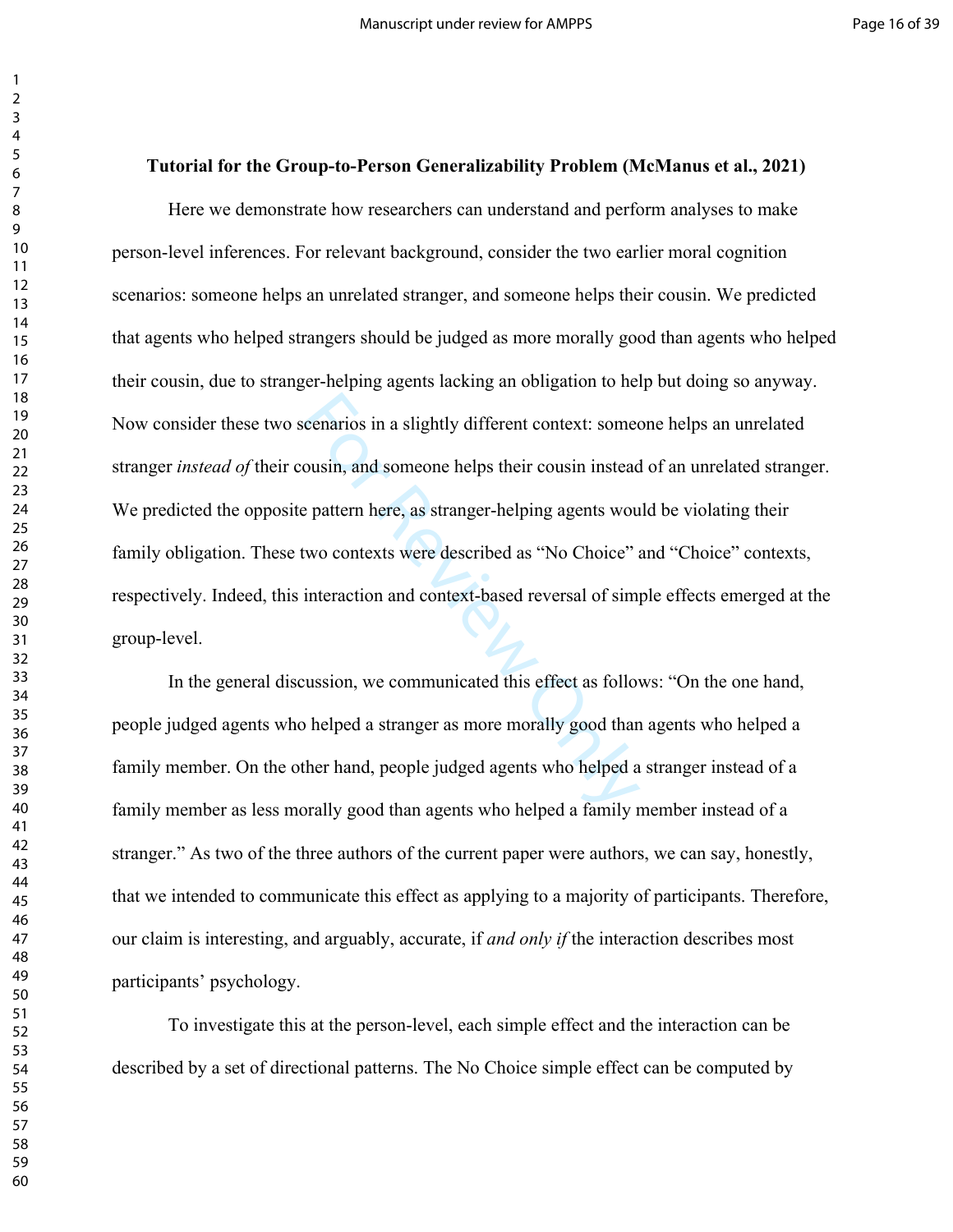$\mathbf{1}$ 

Hevere Clay Clay subtracting the "helped a family member" ratings from the "helped a stranger" ratings, whereas the Choice simple effect can be computed by subtracting the "helped a family member instead of a stranger" ratings from the "helped a stranger instead of a family member ratings." An interaction effect can then be computed by subtracting the Choice effect from the No Choice effect. See Table 2 for an example of 13 hypothetical participants who reflect all possible qualitative patterns, and Table 3 for example R code to create generalizable 2x2 person-level patterns, investigate their frequencies, and conduct a binomial test. The person-level combination which matches the published claim is the "Positive, Negative, Positive" pattern (No Choice simple effect, Choice simple effect, Interaction effect). As shown in Figure 1, less than 30% of our participants show the group-level effect.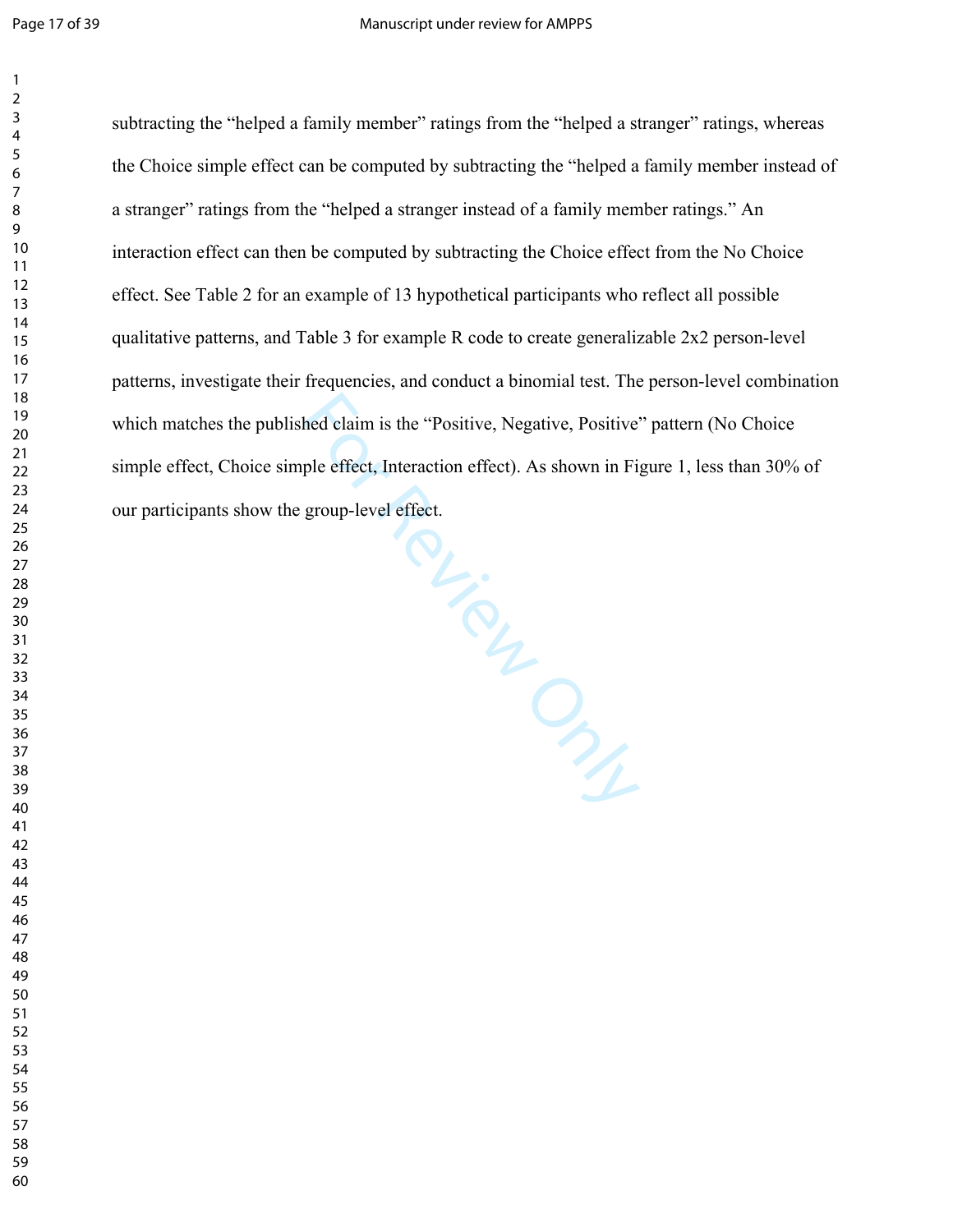| Subj                                                                                                                                                                                                                                                                                                                                   | NC Stranger             | NC Cousin                   | C Stranger                  | C Cousin       | NC Diff        | C Diff         | Interaction    | NC Direction    | C Direction     | Int Direction   |
|----------------------------------------------------------------------------------------------------------------------------------------------------------------------------------------------------------------------------------------------------------------------------------------------------------------------------------------|-------------------------|-----------------------------|-----------------------------|----------------|----------------|----------------|----------------|-----------------|-----------------|-----------------|
|                                                                                                                                                                                                                                                                                                                                        |                         |                             | $\mathcal{D}_{\cdot}$       | 3              | $-2$           | $-1$           | $-1$           | Negative        | Negative        | Negative        |
| $\overline{2}$                                                                                                                                                                                                                                                                                                                         | 2                       | 3                           |                             | 3              | $-1$           | $-2$           |                | Negative        | Negative        | Positive        |
| 3                                                                                                                                                                                                                                                                                                                                      | $\overline{2}$          | 3                           | 2                           | 3              | $-1$           | $-1$           | $\overline{0}$ | Negative        | Negative        | Zero            |
| $\overline{4}$                                                                                                                                                                                                                                                                                                                         | $\overline{2}$          | 3                           | $\overline{2}$              |                | $-1$           |                | $-2$           | Negative        | Positive        | Negative        |
| 5                                                                                                                                                                                                                                                                                                                                      | $\overline{2}$          | 3                           | $\overline{2}$              | 2              | $-1$           | $\overline{0}$ | $-1$           | Negative        | Zero            | Negative        |
| 6                                                                                                                                                                                                                                                                                                                                      | $\overline{\mathbf{3}}$ | $\mathbf{2}$                | 1                           | $\mathbf{2}$   |                | $-1$           | $\overline{2}$ | <b>Positive</b> | <b>Negative</b> | <b>Positive</b> |
| 7                                                                                                                                                                                                                                                                                                                                      | 3                       | 2                           | 3                           |                |                | $\overline{2}$ | $-1$           | Positive        | Positive        | Negative        |
| 8                                                                                                                                                                                                                                                                                                                                      | 3                       |                             | 3                           | 2              | $\overline{2}$ |                |                | Positive        | Positive        | Positive        |
| 9                                                                                                                                                                                                                                                                                                                                      | 3                       | $\overline{2}$              | 3                           | $\overline{2}$ |                |                | $\overline{0}$ | Positive        | Positive        | Zero            |
| 10                                                                                                                                                                                                                                                                                                                                     | 3                       | $\mathcal{D}_{\mathcal{L}}$ | $\mathcal{D}_{\mathcal{L}}$ | $\overline{2}$ |                | $\overline{0}$ |                | Positive        | Zero            | Positive        |
| 11                                                                                                                                                                                                                                                                                                                                     | $\overline{3}$          | 3                           |                             | $\overline{2}$ | $\theta$       | $-1$           |                | Zero            | Negative        | Positive        |
| 12                                                                                                                                                                                                                                                                                                                                     | 3                       | 3                           | $\mathcal{D}_{\mathcal{L}}$ |                | $\overline{0}$ |                | $-1$           | Zero            | Positive        | Negative        |
| 13                                                                                                                                                                                                                                                                                                                                     | 3                       | 3                           | $\overline{2}$              | $\overline{2}$ | $\Omega$       | $\overline{0}$ | $\theta$       | Zero            | Zero            | Zero            |
| Note: Each of these hypothetical person-level patterns constitute all possible combinations of two simple effects directions, leading to 13 possible interaction<br>patterns. "NC" and "C," denote No Choice and Choice, respectively, as communicated in McManus et al., (2021). Subject row 6 is bolded to highlight the pattern     |                         |                             |                             |                |                |                |                |                 |                 |                 |
| that matches the claimed effect. The first four non-subject columns are hypothetical raw scores in each within-subjects condition. The next two columns are                                                                                                                                                                            |                         |                             |                             |                |                |                |                |                 |                 |                 |
| hypothetical difference scores which constitute the simple effects of interest. Simple effects (NC Diff and C Diff) are calculated by subtracting "Cousin" scores<br>from "Stranger" scores. The "Int" column contains the interaction values which are computed by subtracting the second simple effect from the first simple effect. |                         |                             |                             |                |                |                |                |                 |                 |                 |
| The last three columns are directional labels to communicate the full person-level pattern for each subject. For ease of calculation and communication, this table                                                                                                                                                                     |                         |                             |                             |                |                |                |                |                 |                 |                 |

**Table 2.** Example hypothetical participants, showing all possible patterns in McManus et al. (2021)

*Note:* Each of these hypothetical person-level patterns constitute all possible combinations of two simple effects directions, leading to 13 possible interaction patterns. "NC" and "C," denote No Choice and Choice, respectively, as communicated in McManus et al., (2021). Subject row 6 is bolded to highlight the pattern that matches the claimed effect. The first four non-subject columns are hypothetical raw scores in each within-subjects condition. The next two columns are hypothetical difference scores which constitute the simple effects of interest. Simple effects (NC\_Diff and C\_Diff) are calculated by subtracting "Cousin" scores from "Stranger" scores. The "Int" column contains the interaction values which are computed by subtracting the second simple effect from the first simple effect. The last three columns are directional labels to communicate the full person-level pattern for each subject. For ease of calculation and communication, this table assumes that hypothetical participants used a simple three-point scale. In principle, the number of scale points are irrelevant so long as the scale has more than two points (otherwise, there could not be differential magnitudes of simple effects). Importantly, these patterns do not consider other features of interaction patterns, such as the rank-ordering of all four conditions on the numerical response scale.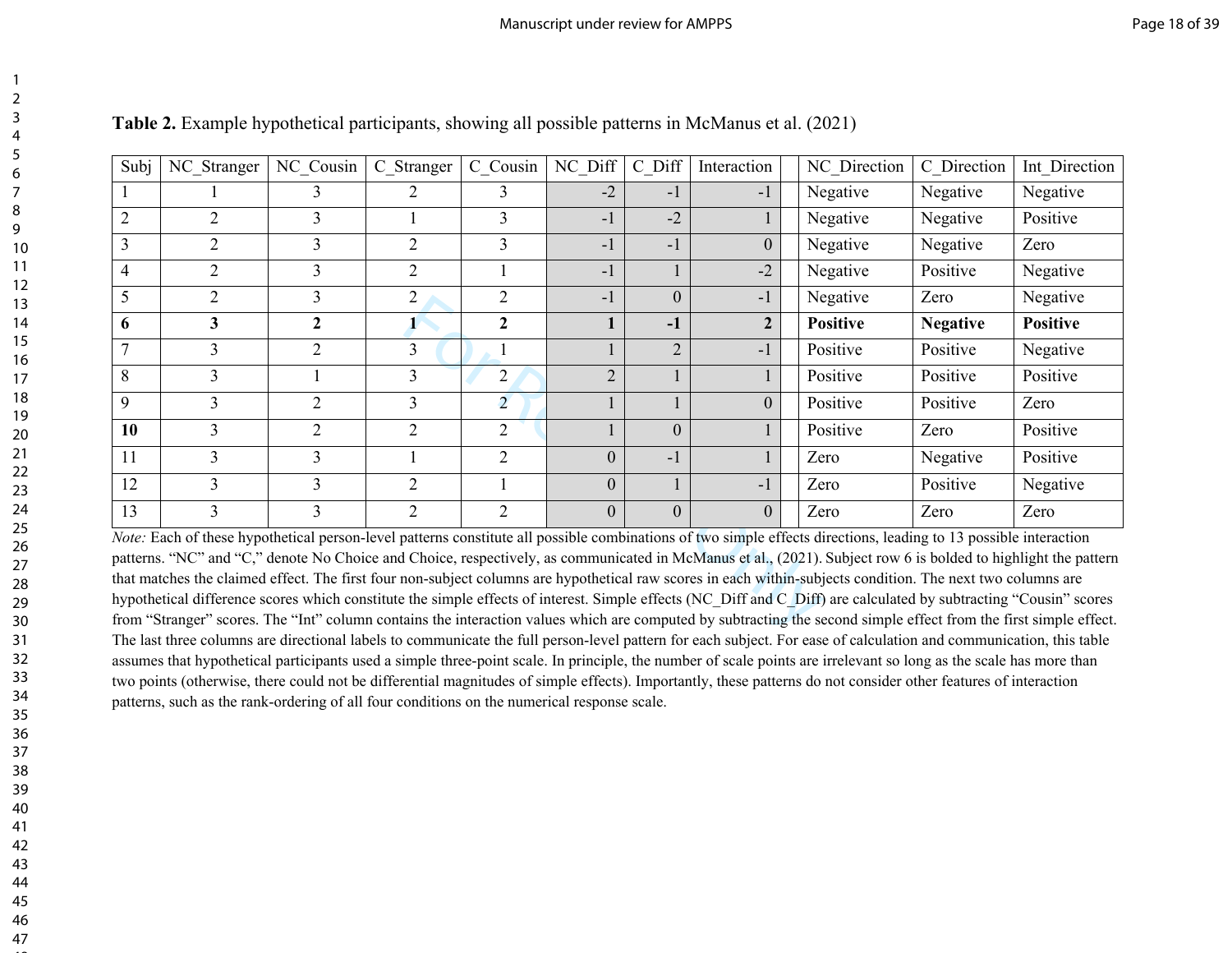**Table 3.** Instructions and Example R Code to Investigate Person-Level Patterns in a 2x2 Design

| Step 1 | Use wide-formatted data ( <i>i.e.</i> 1<br>row per participant) to create<br>simple effects of interest. | data wide <- data wide $\frac{6}{9}$<br>mutate(SimpleEff1 = A1 - A2) $\frac{9}{2}$ %<br>$mutate(SimpleEff2 = B1 - B2)$                                                                                                                                                                                                                                                                                                                                                                                                                                                                                                                                                                                                                                                                                                                                                                                                                                                                                                                                                                |
|--------|----------------------------------------------------------------------------------------------------------|---------------------------------------------------------------------------------------------------------------------------------------------------------------------------------------------------------------------------------------------------------------------------------------------------------------------------------------------------------------------------------------------------------------------------------------------------------------------------------------------------------------------------------------------------------------------------------------------------------------------------------------------------------------------------------------------------------------------------------------------------------------------------------------------------------------------------------------------------------------------------------------------------------------------------------------------------------------------------------------------------------------------------------------------------------------------------------------|
| Step 2 | Create variables which constitute<br>person-level pattern possibilities.                                 | data wide <- data wide $\frac{6}{9}$<br>mutate( $2x2$ Pattern $\degree$ = case when(<br>(SimpleEff1 == $0 \&$ SimpleEff2 == $0$ ) ~ "Zero, Zero, Zero",<br>(SimpleEff1 == $0 \&$ SimpleEff2 < 0) ~ "Zero, Neg, Pos",<br>(SimpleEff1 == $0 \&$ SimpleEff2 > 0) ~ "Zero, Pos, Neg",<br>(SimpleEff1 < $0 \&$ SimpleEff2 = $0$ ) ~ "Neg, Zero, Neg",<br>(SimpleEff1 < 0 & SimpleEff2 < 0 & SimpleEff1 = SimpleEff2) ~ "Neg, Neg, Zero",<br>(SimpleEff1 < $0 \&$ SimpleEff2 > 0) ~ "Neg, Pos, Neg",<br>(SimpleEff1 < $0 \&$ SimpleEff2 < $0 \&$ SimpleEff1 > SimpleEff2) ~ "Neg, Neg, Pos",<br>(SimpleEff1 < $0 \&$ SimpleEff2 < $0 \&$ SimpleEff1 < SimpleEff2) ~ "Neg, Neg, Neg",<br>(SimpleEff1 > 0 & SimpleEff2 == 0) ~ "Pos, Zero, Pos",<br>(SimpleEff1 > 0 & SimpleEff2 < 0) ~ "Pos, Neg, Pos", # predicted effect<br>(SimpleEff1 > 0 & SimpleEff2 > 0 & SimpleEff1 = $\text{SimpleEff2}$ ) ~ "Pos, Pos, Zero",<br>(SimpleEff1 > 0 & SimpleEff2 > 0 & SimpleEff1 < SimpleEff2) ~ "Pos, Pos, Neg",<br>(SimpleEff1 > 0 & SimpleEff2 > 0 & SimpleEff1 > SimpleEff2) ~ "Pos, Pos, Pos")) |
| Step 3 | Investigate frequencies of all<br>person-level patterns.                                                 | data wide %>%<br>group by $(2x2$ Pattern') %>%<br>summarize(freq = $n()$ )                                                                                                                                                                                                                                                                                                                                                                                                                                                                                                                                                                                                                                                                                                                                                                                                                                                                                                                                                                                                            |
| Step 4 | Test the predicted effect's<br>frequency against 0.50, using a<br>binomial test.                         | binom.test(x = Predicted Effect Freq, n = Total N, p = 0.50, alternative = "two.sided")                                                                                                                                                                                                                                                                                                                                                                                                                                                                                                                                                                                                                                                                                                                                                                                                                                                                                                                                                                                               |

*Note*: The above R code was created using functions from the "tidyverse" package. In Step 2, all text-based patterns reflect the direction of the first simple effect, the second simple effect, and the interaction (e.g., "Zero, Zero, Zero"), in that order.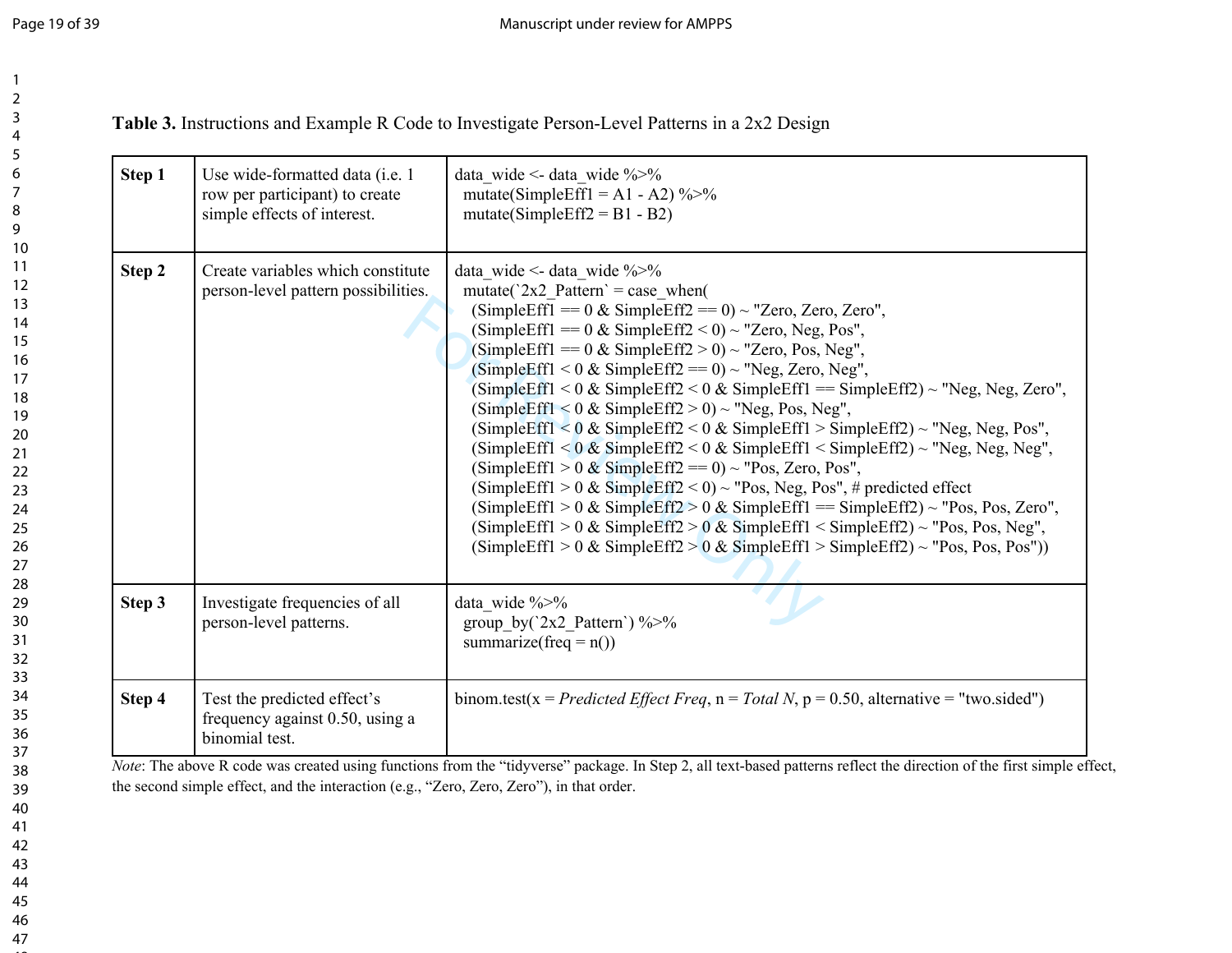

How can this happen? Consider first the crossover interaction. This interaction is typically tested for using a 2x2 repeated-measures ANOVA, as we did. Importantly, the interaction can be assessed using t-tests, which can help to explain the discrepancy. To use the ttest methods, the analyst first creates difference score variables by subtracting the second response from the first response within each simple effect of interest. The paired-samples t-test method is completed by conducting a t-test on the two difference scores. The one-sample t-test method involves an extra step, creating a third difference score variable—the interaction score by subtracting the second simple effect's difference score from the first simple effect's difference score. The one-sample t-test method is completed by conducting a t-test (against zero)

**Figure 1.** Person-Level Patterns from McManus, Mason, & Young (2021). The black bar represents the group-level pattern.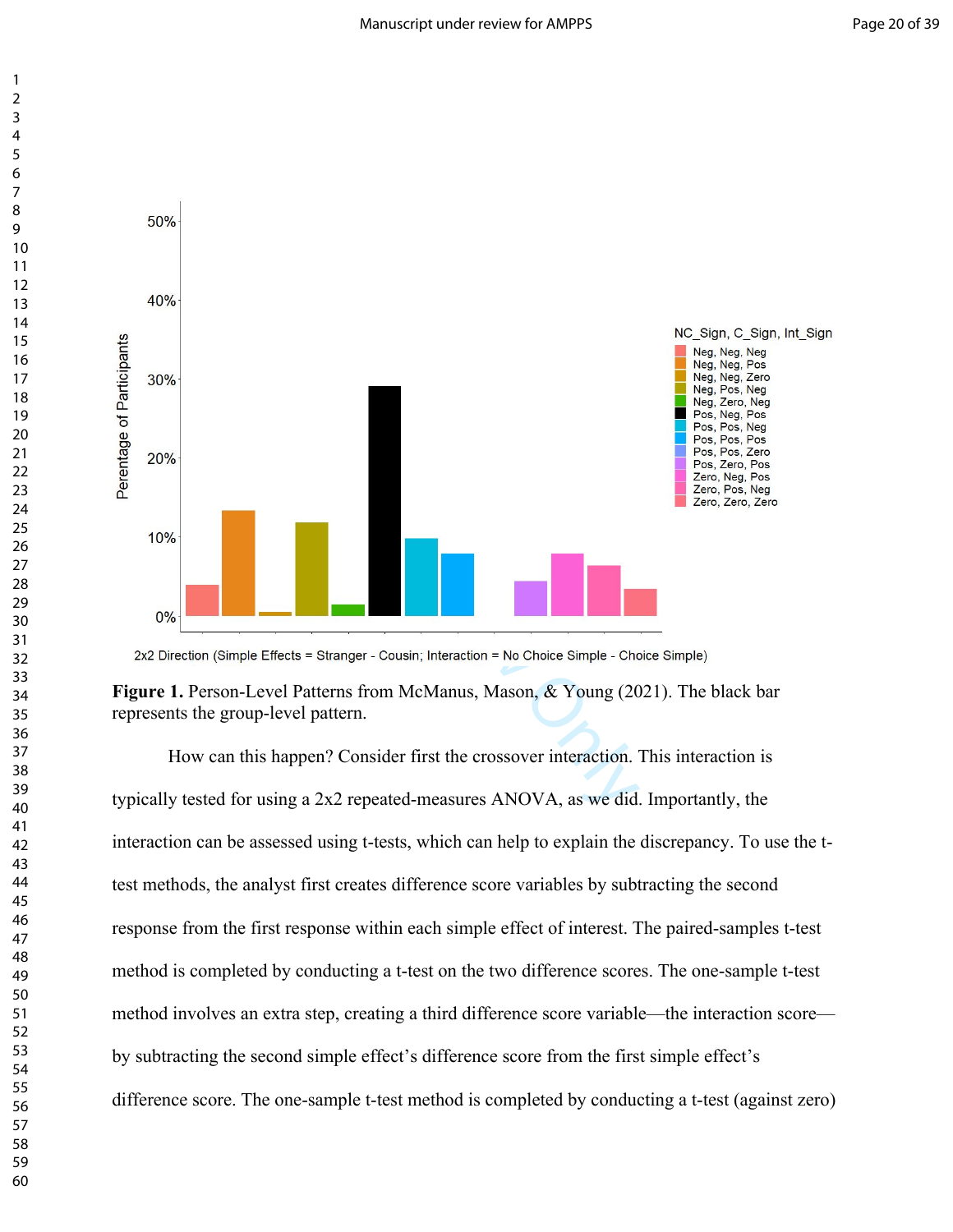#### Page 21 of 39 Manuscript under review for AMPPS

on the interaction scores. If either t-test returns a below-alpha p-value, then an interaction effect exists. Importantly, in this context, the p-value from both t-test methods would be identical to one another and to the p-value of the ANOVA's interaction F-test, as all methods are testing for a difference in differences (see SOM for a demonstration).

Why does this matter? As shown in Table 2, there are five patterns which yield a positive interaction value, only one of which is the claimed pattern. This is problematic considering that the interaction test is simply assessing whether the interaction scores' average differs from zero, nothing more. Therefore, it is possible that more participants had a positive interaction value constituted by the "incorrect" set of simple effects than had a positive interaction value constituted by the "correct" set of simple effects. Indeed, more than 60% of our sample had a positive interaction value that contributed to the group-level interaction test.

it is possible that more participants had a pose ect" set of simple effects than had a positive i<br>t" set of simple effects. Indeed, more than 60<br>that contributed to the group-level interaction<br>opposite-signed simple effect Now consider the opposite-signed simple effects. It is an obvious but crucial point that a person-level claim about the full interaction pattern requires that participants show *both* simple effects. However, what seems non-obvious is that *sets* of typical inferential tests cannot provide this evidence. Because the units of analysis for a single paired-samples t-test are the person-level difference scores, two separate paired-samples t-tests cannot connect units across analyses. The only way to ensure that a particular proportion of participants show both group-level patterns is to first count how many show each individual pattern. Tabulations of within-person differences showed that the first simple effect described 51% of participants, whereas the second simple effect described 55% of participants. Consequently, the *maximum* proportion of participants who could have shown both patterns was 51%. As has been established, however, fewer than 30% of participants showed both patterns.

**The Problem Worsens (and is Difficult to Fix)!**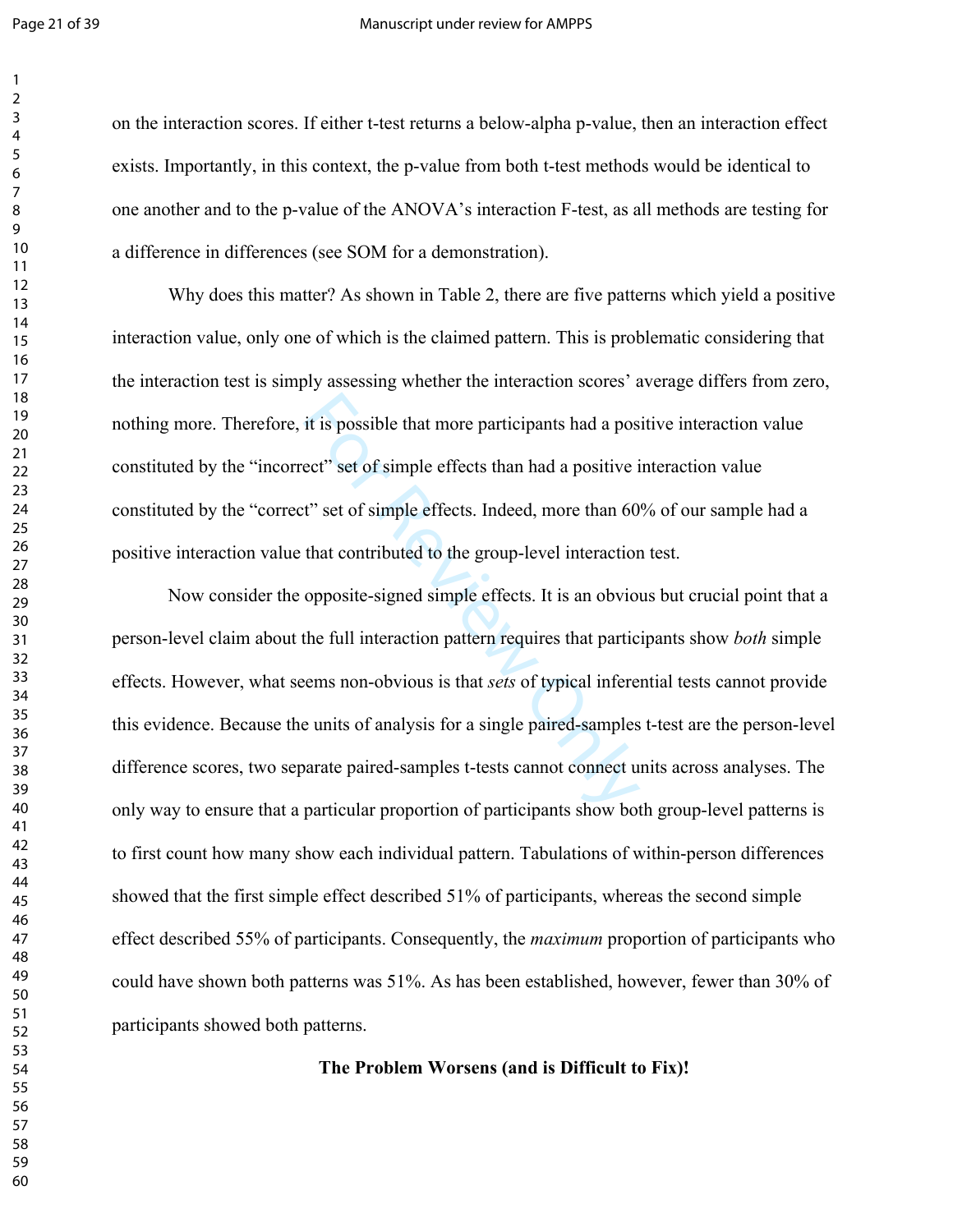We believe that we have provided compelling reasoning that person-level claims need to be tested using persons-as-effect-sizes or pervasiveness approaches— tabulating the proportion of participants whose responses match predictions (Grice et al., 2020; Speelman & McGann, 2020). To provide further supporting evidence, we generated hypothetical datasets in which sets of group-level analyses are extremely poor representations of person-level cognition. In these datasets, we created 2x2 crossover interactions, 2x2 attenuation interactions, and three-level ordinal effects, all of which yield group-level effects (and survive non-parametric tests) but describe *zero* participants (see SOM). Although we are unaware of real-world instances, the theoretical possibility of group-level patterns being perfectly unrepresentative of persons should warrant caution.

(see SOM). Although we are unaware of real<br>group-level patterns being perfectly unreprese<br>tence proofs, it could be argued that most dise<br>alyses are due to methodological features of e<br>xperiments may not be designed to min Despite these existence proofs, it could be argued that most discrepancies between grouplevel and person-level analyses are due to methodological features of experiments which can be remedied. That is, most experiments may not be designed to minimize noise and therefore maximize the probability of individuals exhibiting the group-level pattern. If such barriers could be addressed, then group-level patterns may better represent person-level patterns. To address this, using our moral cognition paradigm described earlier, we conducted four pre-registered experiments which systematically varied methodological features hypothesized as partial, noiseinducing causes of the group-to-person generalizability problem. Within each experiment, we replicated our original group-level effects, as well as the low proportions of participants represented by them (17%-27%; see also Devezer et al. [2021] for a discussion on how replicability need not imply "true"). However, none of our experiments were successful in explaining the problem and therefore shifting person-level patterns to be better aligned with the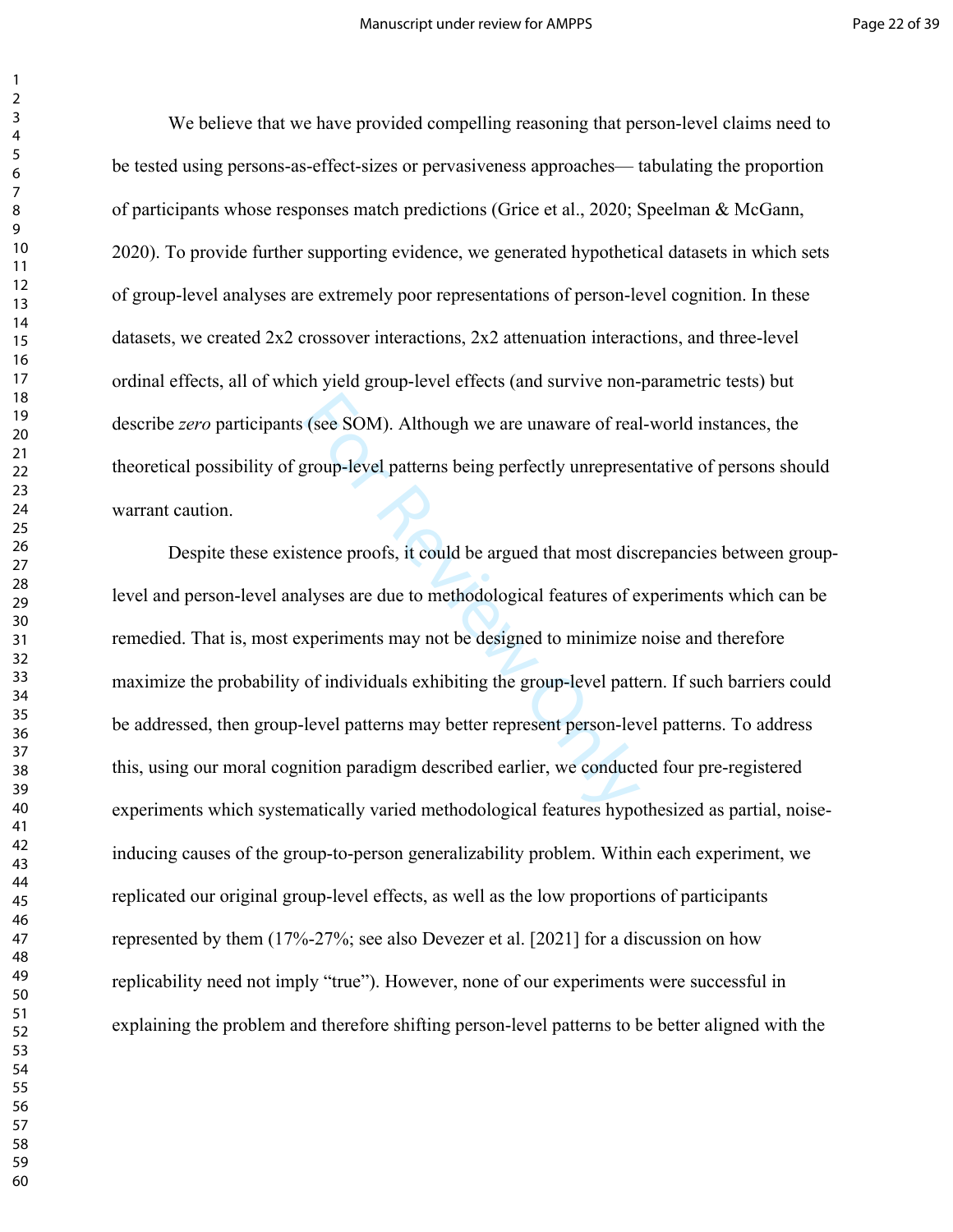| $\mathbf{1}$        |                                                                                               |
|---------------------|-----------------------------------------------------------------------------------------------|
| 2<br>3              | group-level pattern (see Table 4 for a summary of the experiments' logic and results, and SOM |
| 4<br>5              |                                                                                               |
| 6<br>$\overline{7}$ | for full details).                                                                            |
| 8                   |                                                                                               |
| 9<br>$10$           |                                                                                               |
| $11$                |                                                                                               |
| 12<br>13            |                                                                                               |
| 14<br>15            |                                                                                               |
| 16                  |                                                                                               |
| 17<br>18            |                                                                                               |
| 19                  |                                                                                               |
| 20<br>$21$          |                                                                                               |
| 22                  |                                                                                               |
| 23<br>24            |                                                                                               |
| 25<br>26            |                                                                                               |
| $27\,$              |                                                                                               |
| 28<br>29            |                                                                                               |
| 30<br>31            | FOR ROUGH                                                                                     |
| 32                  |                                                                                               |
| 33<br>34            |                                                                                               |
| 35                  |                                                                                               |
| 36<br>37            |                                                                                               |
| 38<br>39            |                                                                                               |
| 40                  |                                                                                               |
| 41<br>42            |                                                                                               |
| 43<br>44            |                                                                                               |
| 45                  |                                                                                               |
| 46<br>47            |                                                                                               |
| 48                  |                                                                                               |
| 49<br>50            |                                                                                               |
| 51<br>52            |                                                                                               |
| 53                  |                                                                                               |
| 54<br>55            |                                                                                               |
| 56                  |                                                                                               |
| 57<br>58            |                                                                                               |
| 59<br>60            |                                                                                               |
|                     |                                                                                               |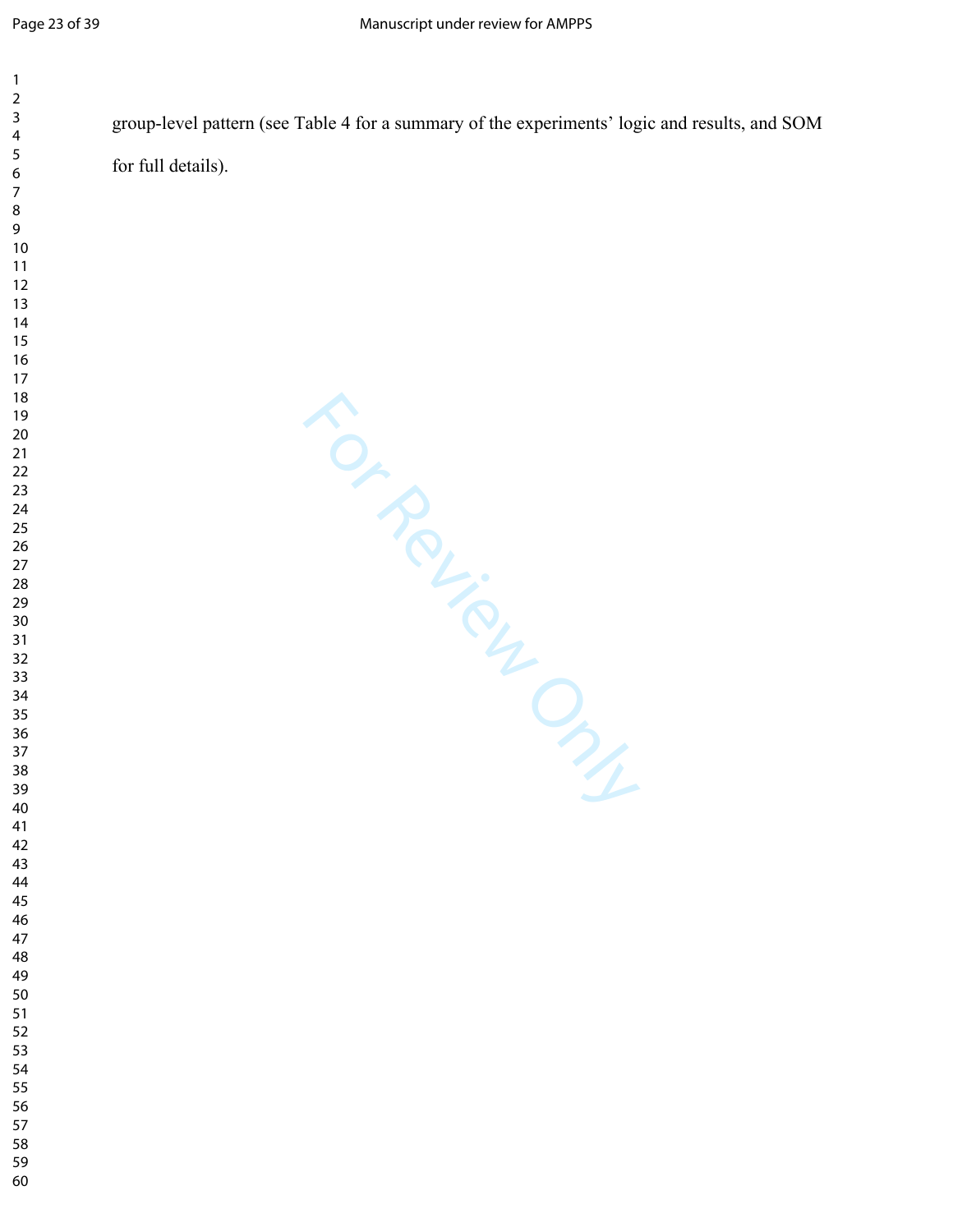## **Table 4. Underlying Logic and Results for Methodology-Based Experiments (see SOM for full details)**

| Manipulation                                                 | <b>Underlying Logic</b>                                                                                                                                                                                                                                                                                                                                                                                                                                                                                                                                                                                                                                                                                                                                                                                                                                                                                                                                                                                                                                                                                                                                                                                                                  | <b>Results</b>                                                                                                                                                                                                                                     |
|--------------------------------------------------------------|------------------------------------------------------------------------------------------------------------------------------------------------------------------------------------------------------------------------------------------------------------------------------------------------------------------------------------------------------------------------------------------------------------------------------------------------------------------------------------------------------------------------------------------------------------------------------------------------------------------------------------------------------------------------------------------------------------------------------------------------------------------------------------------------------------------------------------------------------------------------------------------------------------------------------------------------------------------------------------------------------------------------------------------------------------------------------------------------------------------------------------------------------------------------------------------------------------------------------------------|----------------------------------------------------------------------------------------------------------------------------------------------------------------------------------------------------------------------------------------------------|
| Absence/Presence<br>of Calibration<br>Trials                 | <b>Problem 1</b> : If participants do not engage in calibration trials or get feedback about their scale use, then<br>different participants may have different interpretations of identical points along the scale.<br><b>Problem 2:</b> If participants do not engage in calibration trials which are designed to elicit responses along<br>the entire range of the scale, then, when the main task starts, some participants may use extreme ends of the<br>scale for the first stimulus they see, disallowing them from distinguishing between the first stimulus and a<br>later stimulus which they truly wish to judge as more extreme.<br>Solution: Before the main experimental task, give participants calibration trials and normative feedback<br>about how most other people use the scale.<br>Hypothesis: If the group- versus person-level discrepancy is due to noise of this kind, then participants in<br>an experimental condition (i.e., those who engage in pre-task calibration trials) should be more likely to<br>show the person-level response pattern that matches the group-level pattern, compared to participants in a<br>control condition (i.e., those who do not engage in pre-task calibration trials). | N per Condition<br>NControl:<br>658<br>NExperimental:<br>589<br><b>Predicted Interaction</b><br>Control:<br>24%<br>Experimental:<br>27%<br><b>Eq of Proportions Test</b><br>$\chi^2$ = 1.17, p = .280<br><b>Hypothesis Decision</b><br>Unsupported |
| Inability/Ability to<br>Respond to Stimuli<br>Simultaneously | <b>Problem 1:</b> If participants cannot consider all stimuli simultaneously, then some participants may fail to<br>distinguish between stimuli that they truly wish to distinguish between.<br>Problem 2: If participants cannot consider all stimuli simultaneously (and they instead encounter stimuli<br>sequentially), then some participants may use the extreme end of a scale for an early stimulus and be<br>unable to distinguish between it and a later stimulus which they believe is more extreme.<br><b>Solution:</b> Give participants the opportunity to see all stimuli before making any judgments. Then, re-<br>present the important details of all stimuli simultaneously, requesting that participants make any single<br>judgment while considering how they would make their other judgments.<br>Hypothesis: If the group- versus person-level discrepancy is due to noise of this kind, then participants in<br>an experimental condition (i.e., those who can see all stimuli and make judgments simultaneously) should                                                                                                                                                                                        | N per Condition<br>NControl:<br>628<br>NExperimental:<br>609<br><b>Predicted Interaction</b><br>Control:<br>24%<br>Experimental:<br>19%<br><b>Eq of Proportions Test</b><br>$\chi^2$ = 4.65, p = .031                                              |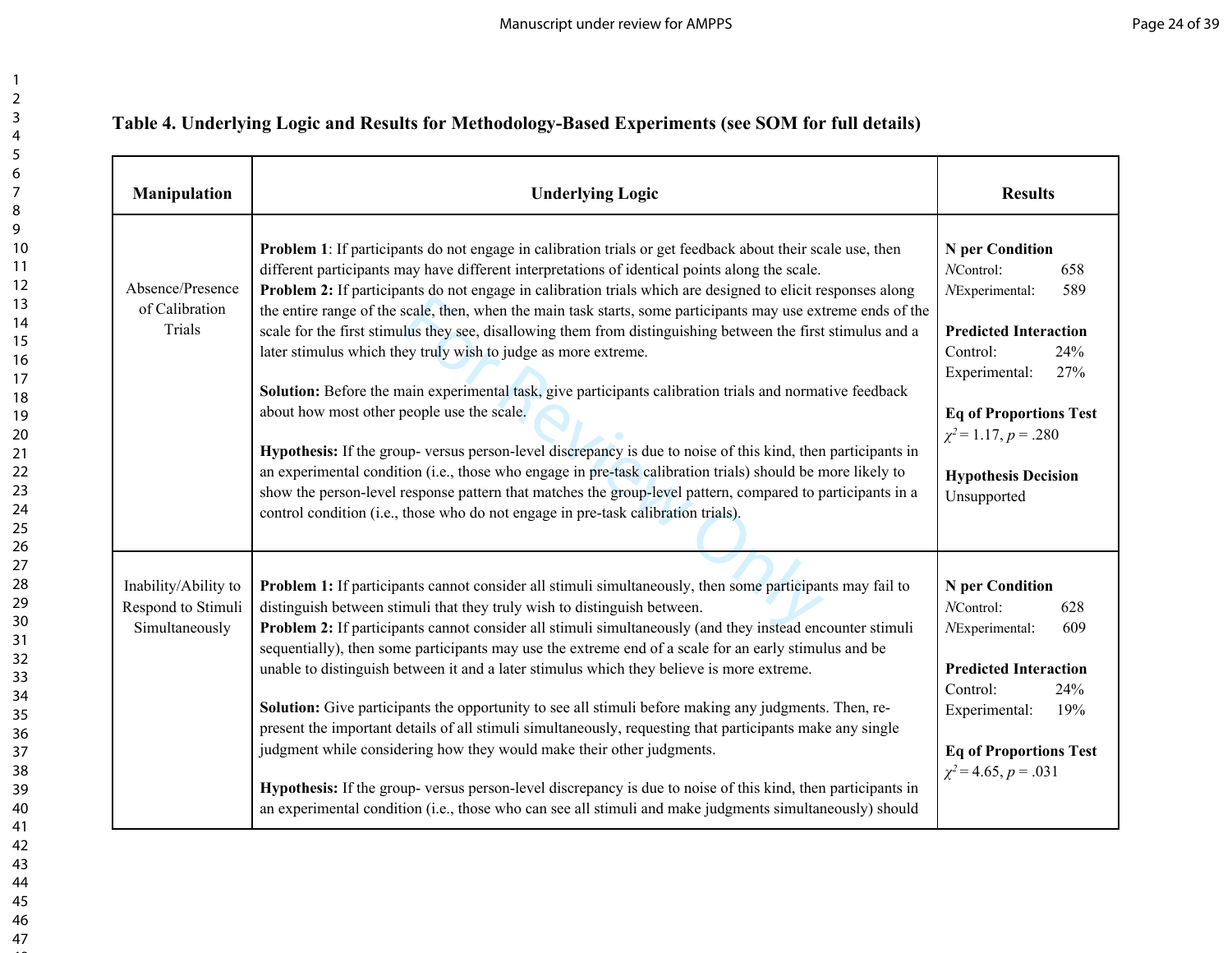|                                                               | be more likely to show the person-level response pattern that matches the group-level pattern, compared to<br>participants in a control condition (i.e., those who see stimuli and make judgments sequentially).                                                                                                                                                                                                                                                                                                                                                                                                                                                                                                                                                                                                                                                                                                     | <b>Hypothesis Decision</b><br>Unsupported                                                                                                                                                                                                                  |
|---------------------------------------------------------------|----------------------------------------------------------------------------------------------------------------------------------------------------------------------------------------------------------------------------------------------------------------------------------------------------------------------------------------------------------------------------------------------------------------------------------------------------------------------------------------------------------------------------------------------------------------------------------------------------------------------------------------------------------------------------------------------------------------------------------------------------------------------------------------------------------------------------------------------------------------------------------------------------------------------|------------------------------------------------------------------------------------------------------------------------------------------------------------------------------------------------------------------------------------------------------------|
| Absence/Presence<br>of Matched Stimuli                        | Problem: If participants respond to stimuli which differ in content across experimental conditions (even if<br>all stimuli variants appear in each condition across the entire sample), then some participants may attend to<br>non-experimental features of stimuli when responding.<br>Solution: Give participants matched-in-content stimuli across experimental conditions, varying only the<br>experimental features of interest.<br>Hypothesis: If the group-versus person-level discrepancy is due to noise of this kind, then participants in<br>an experimental condition (i.e., those who see perfectly matched stimuli) should be more likely to show the<br>person-level response pattern that matches the group-level pattern, compared to participants in a control<br>condition (i.e., those who see different-in-content stimuli).                                                                   | <b>N</b> per Condition<br>NControl:<br>638<br>NExperimental:<br>641<br><b>Predicted Interaction</b><br>Control:<br>24%<br>Experimental:<br>17%<br><b>Eq of Proportions Test</b><br>$\chi^2$ = 10.94, p < .001<br><b>Hypothesis Decision</b><br>Unsupported |
| Inability/Ability to<br>"Opt Out" of using<br>Measures/Scales | <b>Problem:</b> If participants do not have the opportunity to "opt out" of using a measurement scale, then some<br>participants' responses may not reflect the construct of interest in exactly the way that researchers intend.<br>For example, participants may not believe a measurement scale captures how they think; therefore, they<br>may actively transform the scale or respond completely randomly.<br>Solution: Give participants the ability to opt out of using a measurement scale.<br>Hypothesis: If the group- versus person-level discrepancy is due to noise of this kind, then participants in<br>an experimental condition (i.e., of those who have an opportunity to opt out, those who do not) should be<br>more likely to show the person-level response pattern that matches the group-level pattern, compared to<br>participants in a control condition (i.e., those who cannot opt out). | N per Condition<br>NControl:<br>746<br>NExperimental:<br>691<br><b>Predicted Interaction</b><br>Control:<br>22%<br>Experimental:<br>23%<br><b>Eq of Proportions Test</b><br>$\chi^2$ = 0.09, p = .779<br><b>Hypothesis Decision</b><br>Unsupported         |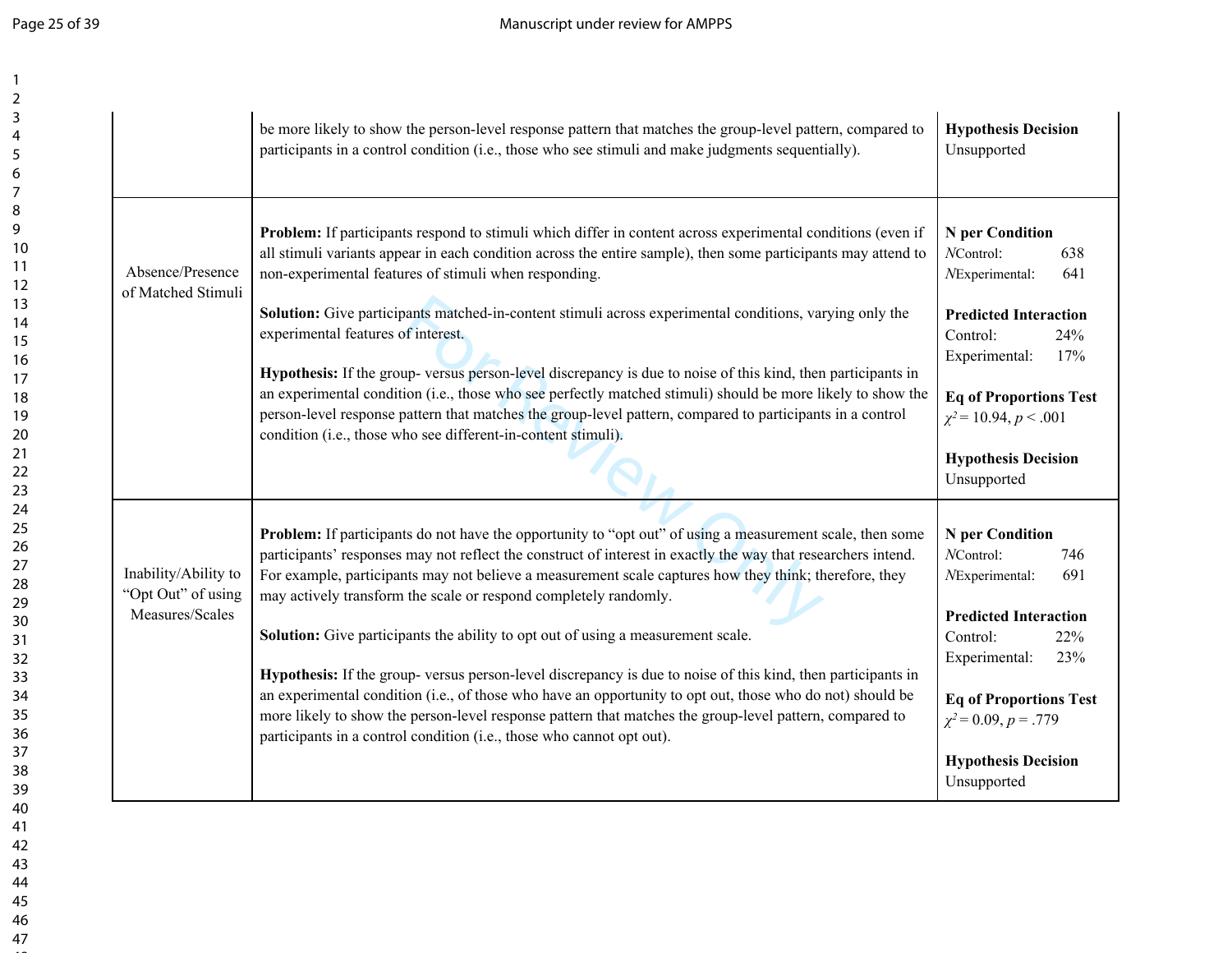### **(Empirically Addressing) An Important Objection**

f participants in the 20-40% range, who show<br>perhaps readers of psychology research (layp<br>o not interpret authors as intending to make c<br>pants. We therefore set out to answer two que<br>eeople who read psychology research bel We have argued that there is a group-to-person generalizability problem in social cognition, documenting published instances of it, showing how it can occur, demonstrating its potential severity, and its resistance to obvious method-based remedies. However, there is obvious subjectivity involved when deciding what should count as person-level evidence for a claim. For example, many claims which we viewed as instances of the group-to-person generalizability problem (see Table 1) may seem unproblematic to other researchers. It could be argued that percentages of participants in the 20-40% range, who show the group-level patterns, are quite high. Moreover, perhaps readers of psychology research (laypeople and psychology researchers themselves) do not interpret authors as intending to make claims that represent at least a majority of participants. We therefore set out to answer two questions empirically:

- 1. Do a majority of people who read psychology research believe that authors intend to communicate claims as representing most participants in their data?
- 2. Do a majority of people who read psychology research believe that claims ought to represent most participants if the authors use their data to claim support for a general theory of individual psychology?

To answer these questions, we surveyed laypeople and social psychology researchers by presenting modified excerpts of "results" and "general discussion" sections from publications which contain unrepresentative group-level patterns. We report how we determined our sample sizes, all data exclusions, all manipulations, and all measures.

#### **Method**

*Participants.* All laypeople were U.S. residents recruited and compensated via CloudResearch's "approved participants" list. Participants from McManus et al. (2021) were unable to access the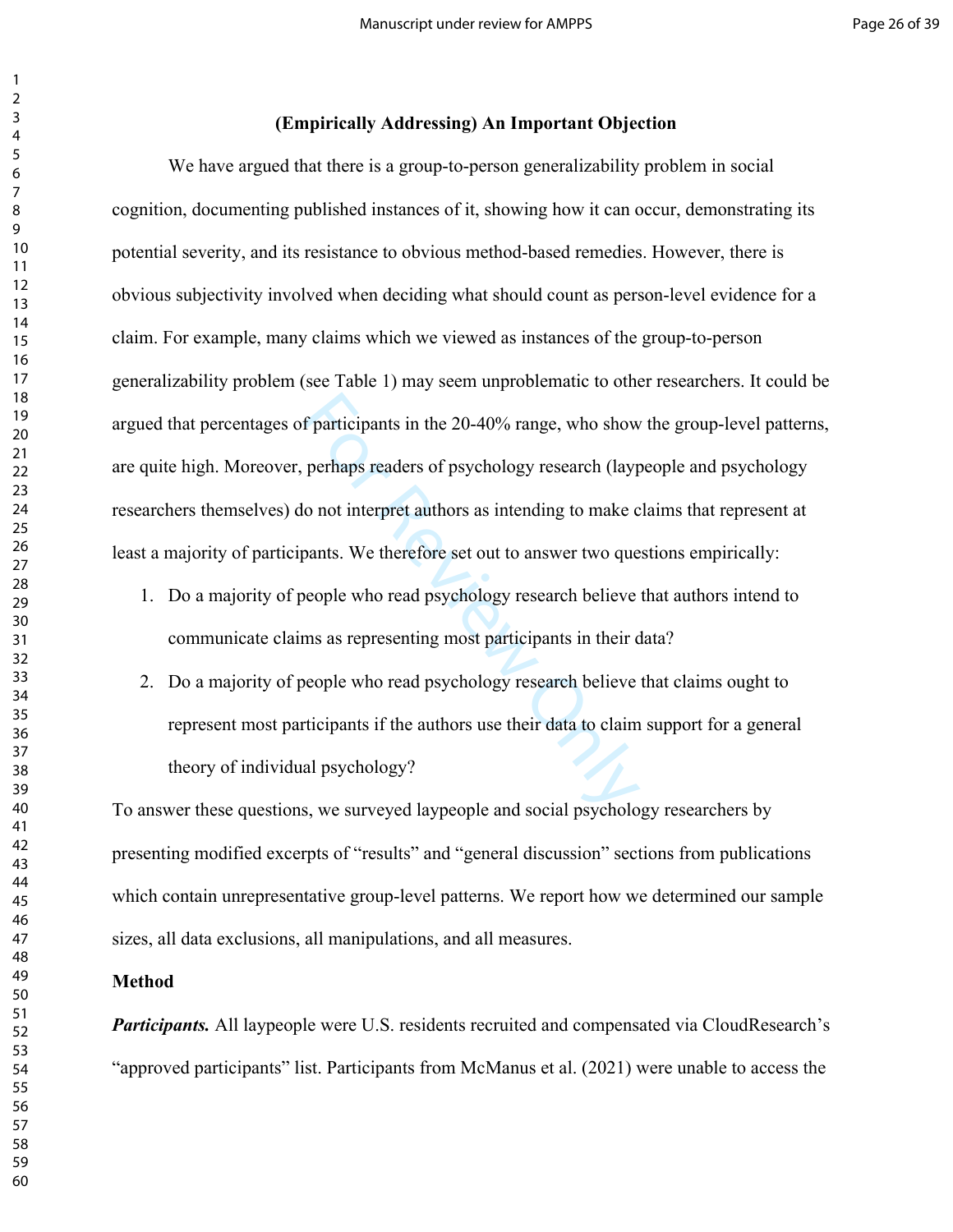$\mathbf{1}$ 

current study. Additionally, participants from our methods experiments could not participate. Researchers were affiliated with the Society for Personality and Social Psychology (SPSP), recruited via SPSP's Open Forum listserv and compensated with Amazon gift cards. As preregistered (https://osf.io/6qay8/?view\_only=9aca048fe58042d1a6835c5cc84cc293 and https://osf.io/nucbf/?view\_only=220229726d1249978df2e342c2af2098), we aimed to collect at least 642 analyzable laypeople and 280 analyzable researchers. In total, we were able to collect 705 and 256 unique responses, respectively. After applying the pre-registered exclusion criterion (failing a comprehension check), this resulted in  $N_{\text{Laypeople}} = 588$  and  $N_{\text{Researchers}} = 244$ . We did not resample due to still having high statistical power for our focal hypothesis tests (see *Statistical Power* & *Hypotheses)* .

check), this resulted in  $N_{Lappeople}$ =588 and  $N_{Res}$ <br>ng high statistical power for our focal hypotherms and<br>approach and the comparison, whereas the other half of particular<br>netraction effect. We used both simple and comportn *Design.* Participants were randomly assigned to one of two conditions. Half of participants learned about a simple effect comparison, whereas the other half of participants learned about a more complex, two-way interaction effect. We used both simple and complex effect examples to test the generality of our hypotheses.

*Materials and Procedure.* At the beginning of the study, all participants were informed that they would be answering questions about a moral cognition experiment. For the simple effect condition, participants learned about an effect from the supplemental materials of Law, Campbell, & Gaesser (2021). For the complex effect condition, participants learned about the interaction effect from McManus et al. (2021).

Participants first read text communicating results in typical journal article format (with means, SDs, t-values, p-values, within-subject standardized effect sizes for comparisons of interest [ *dz*], and a barplot; see OSF for full materials). After learning the results, they then read text that simulated how data-based claims are made in a general discussion section (e.g., "People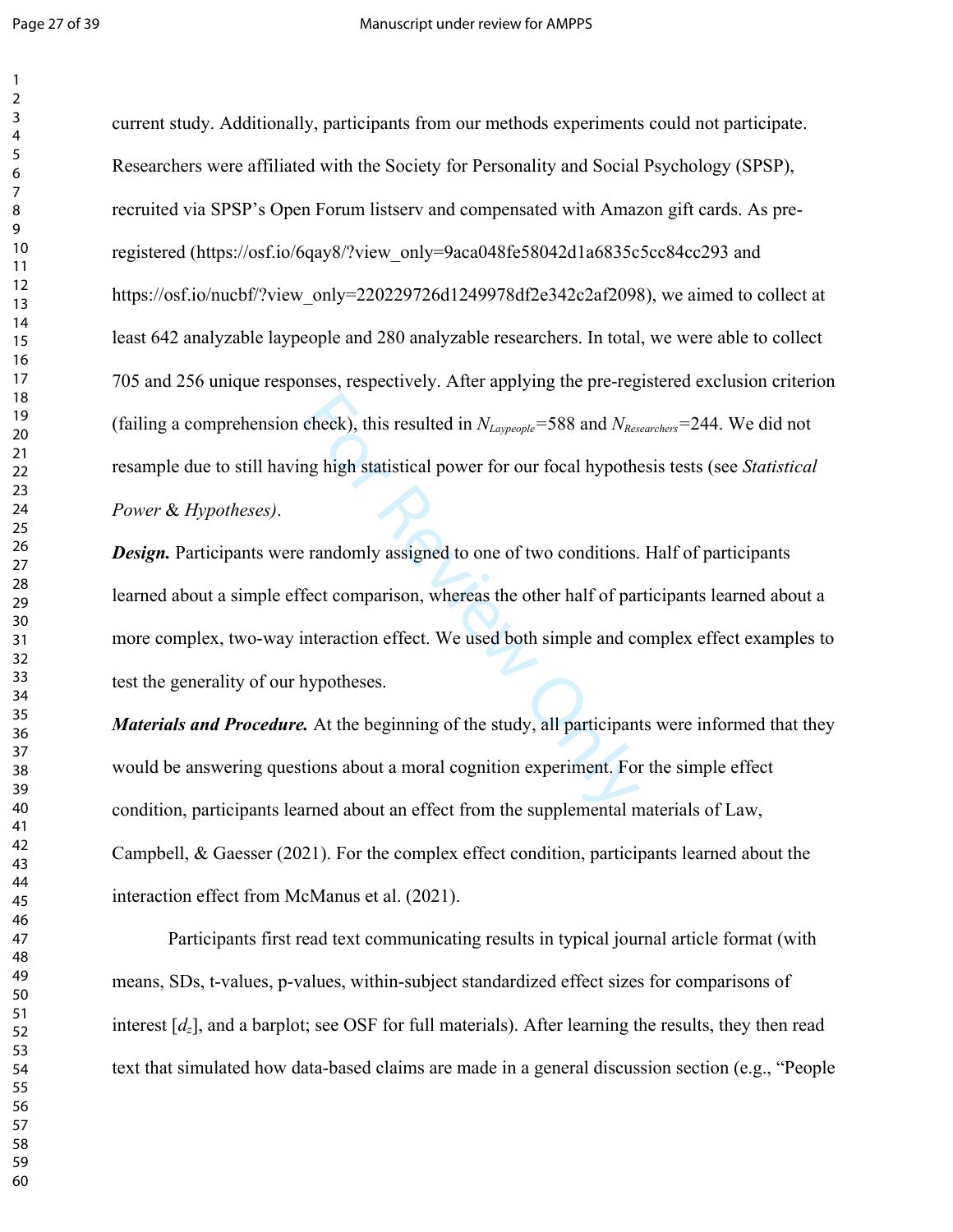judged fictional agents who helped a stranger as more morally good than fictional agents who helped a cousin, but they judged fictional agents who helped a stranger instead of a cousin as less morally good than fictional agents who helped a cousin instead of a stranger").

u think the researchers mean?" We call this n<br>ponses ranged from 0-100% on a sliding scal<br>terbalanced across participants. This measure<br>ries: less than a simple majority (50% or less<br>1% or more).<br>learned about a (fictional After learning about the claim, participants were then asked to respond to a series of truefalse questions about what the reported results suggested. However, these questions were not of primary interest (see OSF for Rmarkdown results). Participants were then again shown the claim in general discussion format, and asked "By *people,* approximately what percentage of the study's participants do you think the researchers mean?" We call this measure the "empirical proportion estimate." Responses ranged from 0-100% on a sliding scale, with the starting position (0, 50, 100) counterbalanced across participants. This measure allows categorization of responses into two categories: less than a simple majority (50% or less), and equal to or greater than a simple majority (51% or more).

Next, participants learned about a (fictional) general, individual-level theory that the authors had developed pre-study. Participants were then asked to respond to a series of true-false questions about how the reported results informed the theory (see OSF). Participants were again shown the claim in general discussion format and told that, later in the paper, the authors used their study's results to claim support for their theory. Participants were then asked, "In order for the study's results to support the researchers' theory/model, approximately what percentage of the study's participants do you think need to respond in the way described by [the general discussion's language]?" We call this measure the "theoretical proportion estimate." Responses were measured identically to the empirical estimate. Finally, participants could write an openended response to communicate anything that they were unable to communicate thus far. After the main task, participants answered several demographic questions.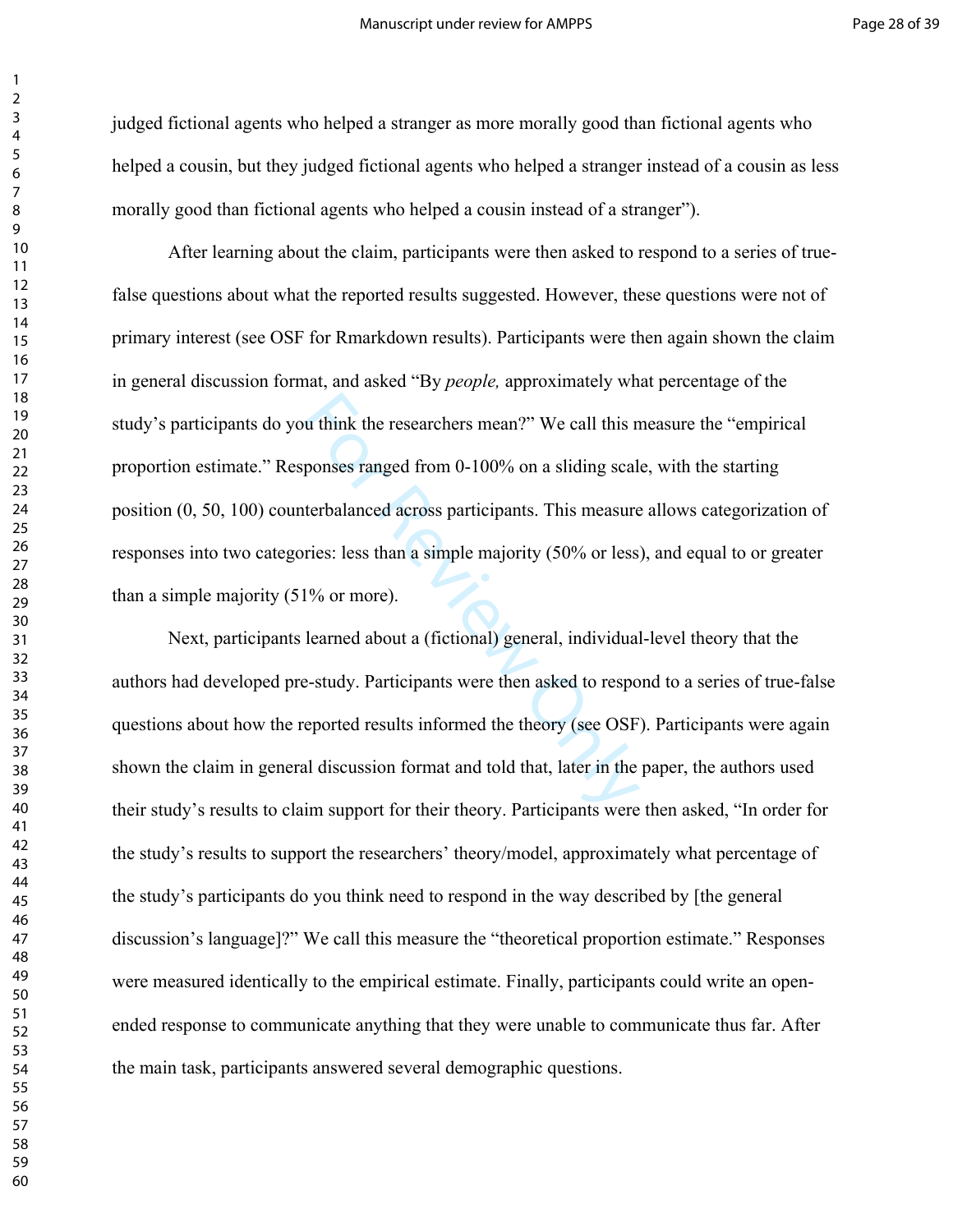$\mathbf{1}$ 

*Statistical Power.* As pre-registered, we aimed for at least 321 participants per condition for the laypeople sample, and 140 participants per condition for the researcher sample. The preregistered laypeople sample size yielded 95% power to detect a 10-point proportion difference from 50% (e.g.,  $60\%$ ) using a two-tailed binomial test and assuming an alpha level = 0.05, the focal test to examine whether a majority of empirical/theoretical proportion estimates reflect inferences being made about a majority of a study's participants. As explained in our preregistrations, we planned the researcher sample based on the results of the laypeople sample. For the researcher sample, the pre-registered sample size yielded 95% power to detect a 15-point proportion difference from 50% using identical test specifications as the laypeople sample.

be pre-registered sample size yielded 95% pow<br>m 50% using identical test specifications as the ample, applying the pre-registered exclusion of<br>estion) led to  $N_{Simple} = 303$  and  $N_{Complete} = 285$ . In<br>ly recruit our entire desired s In the laypeople sample, applying the pre-registered exclusion criterion (i.e., missing a comprehension check question) led to *NSimple*=303 and *NComplex*=285. In the researcher sample, we were unable to successfully recruit our entire desired sample size. After one attempt to get more responses (via reposting to SPSP's Open Forum listserv), we decided to close the survey once incoming responses completely stalled, which occurred after two weeks. Applying the same exclusion criterion led to  $N_{Simple}$ =123 and  $N_{Complex}$ =121. We did not resample for either population because sensitivity analyses revealed that we still had more than 90% power to detect our pre-registered minimal effect sizes.

### **Hypotheses**

1) Empirical Proportion: The majority of people (i.e., 51% or more) within each sample (laypeople and researchers) will believe authors' claims are intended to describe at least a simple majority (i.e., 51% or more) of their study's participants.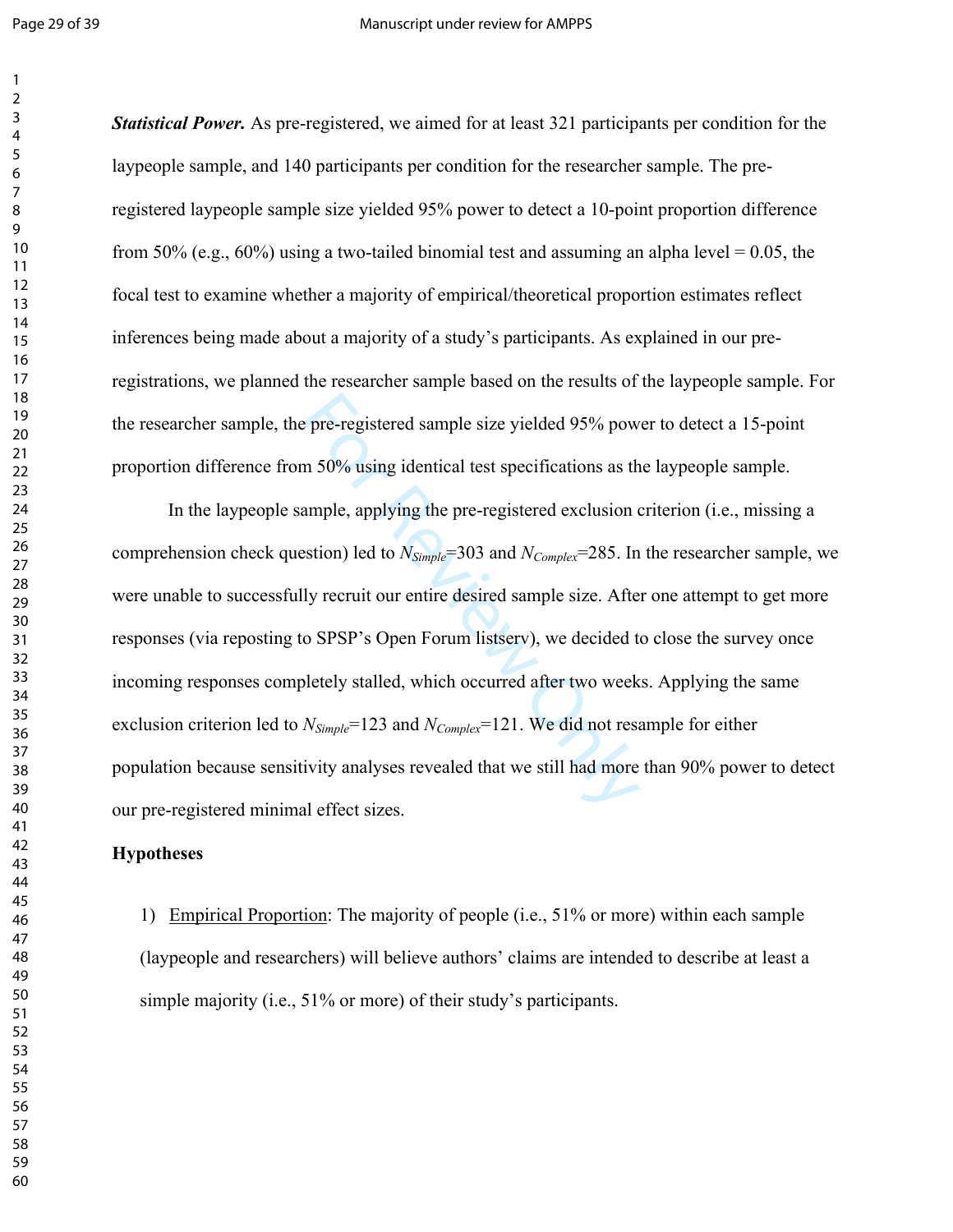2) Theoretical Proportion: The majority of people within each sample will believe at least a simple majority of a study's participants ought to be described by the authors' claims in order for the results to support a general theory of individual psychology.

### **Results**

*Empirical Proportion Estimate.* The majority of laypeople believed authors intended to describe at least a simple majority of their study's participants, for both simple (81%) and complex (88%) effects. The majority of researchers agreed for both simple  $(73%)$  and complex  $(80%)$  effects<sup>2</sup> (see Table 5 for additional statistics). Strikingly, as shown in Figure 2, there is no discernible pattern as a function of being relatively inexperienced (e.g., layperson or undergraduate) and relatively experienced with academic research (e.g., professor).

I statistics). Strikingly, as shown in Figure 2,<br>eing relatively inexperienced (e.g., layperson of<br>th academic research (e.g., professor).<br>Stimate. The majority of laypeople believed to<br>icipants ought to be described by au *Theoretical Proportion Estimate.* The majority of laypeople believed that at least a simple majority of a study's participants ought to be described by authors' claims for the results to support an individual-level psychological theory, for both simple (93%) and complex (92%) effects. The majority of researchers agreed for both simple and (80%) and complex (90%) effects (see Table 6 for additional statistics). As shown in Figure 2, there again is no discernible pattern as a function of research experience.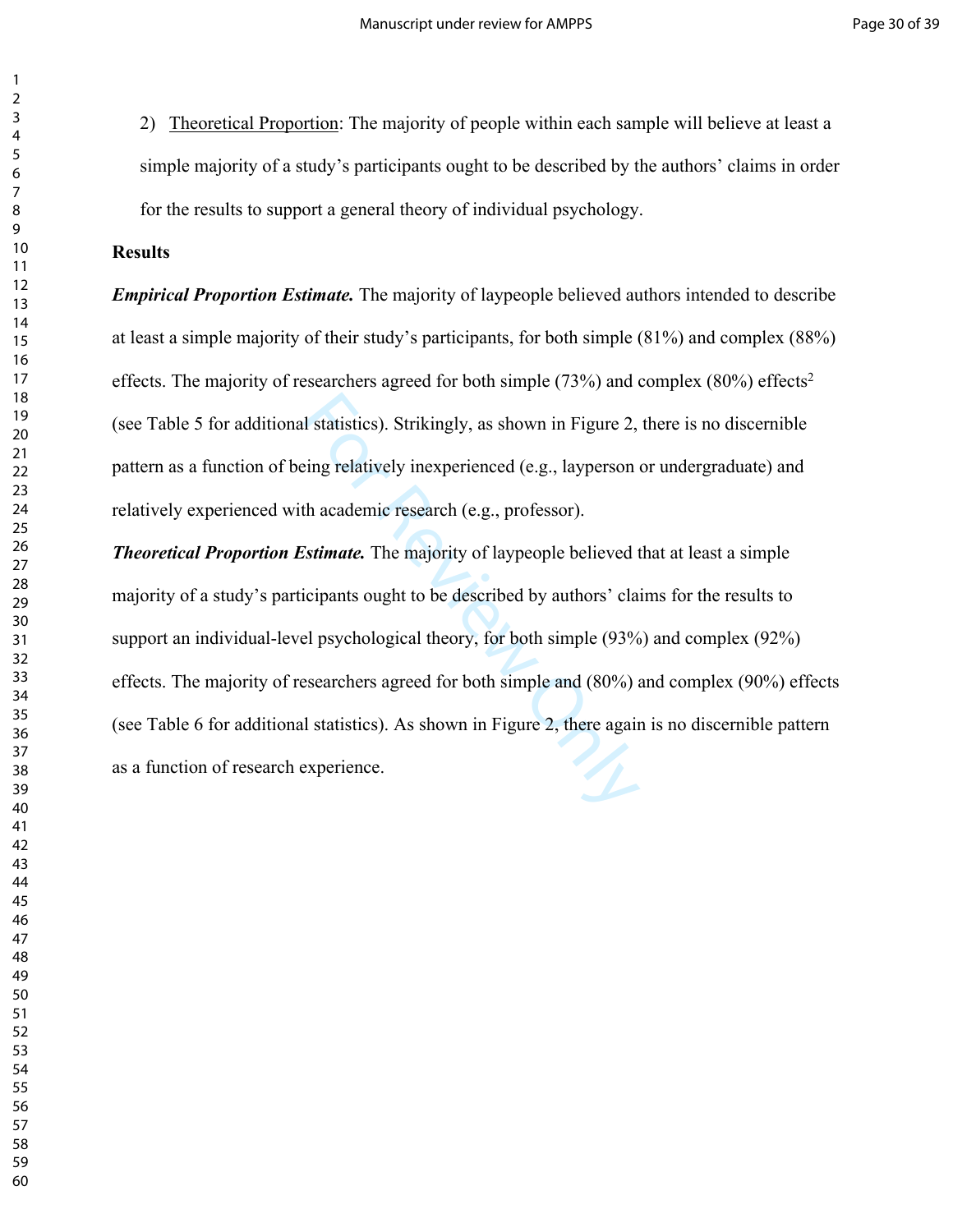$\mathbf{1}$ 

| 1                               |  |
|---------------------------------|--|
| 2                               |  |
| 3                               |  |
| 4                               |  |
| 5                               |  |
| 6                               |  |
|                                 |  |
| 8                               |  |
| d<br>)                          |  |
| 10                              |  |
| 11                              |  |
|                                 |  |
| $\mathbf{1}$<br>フ               |  |
| 13                              |  |
| 1<br>4                          |  |
| 15                              |  |
| 16                              |  |
| 17                              |  |
| 18                              |  |
| 19                              |  |
| 20                              |  |
| $\overline{21}$                 |  |
| $\overline{2}$<br>$\mathcal{P}$ |  |
| $\overline{2}$<br>3             |  |
| $\frac{24}{3}$                  |  |
|                                 |  |
| 25                              |  |
| 26                              |  |
| $^{27}$                         |  |
| $\frac{28}{5}$                  |  |
| 29                              |  |
| 30                              |  |
| $\overline{\textbf{3}}$         |  |
| $\overline{\mathbf{3}}$<br>C    |  |
| ξ<br>$\overline{\mathbf{3}}$    |  |
| 3.<br>4                         |  |
| 35                              |  |
| 36                              |  |
| 37                              |  |
| 88                              |  |
|                                 |  |
| 39                              |  |
| 40                              |  |
| 41                              |  |
| 4<br>2                          |  |
| 43                              |  |
| 44                              |  |
| 45                              |  |
| 46                              |  |
| 47                              |  |
| 48                              |  |
| 49                              |  |
| 50                              |  |
| 51                              |  |
| 5<br>フ                          |  |
| 53                              |  |
|                                 |  |
| 54                              |  |
| 55                              |  |
| 56                              |  |
| 57                              |  |
| 58                              |  |
| 59                              |  |
| 60                              |  |

## **Table 5. Empirical Estimate Tests within Each Effect Type (split by Population)**

| <b>Effect Type</b> | Population  | Proportion             | <i>p</i> -value |
|--------------------|-------------|------------------------|-----------------|
| <b>Simple</b>      | Laypeople   | 81%<br>$[76\% - 85\%]$ | < 0.001         |
|                    | Researchers | 73%<br>$[64\% - 81\%]$ | < 0.001         |
| Complex            | Laypeople   | 88%<br>$[84\% - 92\%]$ | < 0.001         |
|                    | Researchers | 80%<br>$[72\% - 87\%]$ | < 0.001         |

*Note:* Proportions of laypeople/researchers who indicated that the empirical proportion of the study's participants who matched the claim was at least a simple majority. Brackets underneath proportions indicate 95% CIs for the proportion estimate. P-values were computed via binomial tests against 0.50.

| Table 6. Theoretical Estimate Tests within Each Effect Type (split by Population) |  |  |  |  |
|-----------------------------------------------------------------------------------|--|--|--|--|
|                                                                                   |  |  |  |  |

|                    |             | 184% - 92% 1                                                                                                                                                                                                                                                                    |         |
|--------------------|-------------|---------------------------------------------------------------------------------------------------------------------------------------------------------------------------------------------------------------------------------------------------------------------------------|---------|
|                    | Researchers | 80%<br>$[72\% - 87\%]$                                                                                                                                                                                                                                                          | < 0.001 |
|                    |             |                                                                                                                                                                                                                                                                                 |         |
|                    |             | ote: Proportions of laypeople/researchers who indicated that the empirical proportion of the stu<br>no matched the claim was at least a simple majority. Brackets underneath proportions indicate<br>oportion estimate. P-values were computed via binomial tests against 0.50. |         |
|                    |             | able 6. Theoretical Estimate Tests within Each Effect Type (split by Popul                                                                                                                                                                                                      |         |
| <b>Effect Type</b> | Population  | <b>Proportion</b>                                                                                                                                                                                                                                                               | p-value |
| <b>Simple</b>      | Laypeople   | 93%<br>$[90\% - 96\%]$                                                                                                                                                                                                                                                          | < 0.001 |
|                    | Researchers | 80%<br>$[72\% - 87\%]$                                                                                                                                                                                                                                                          | < 0.001 |
| Complex            | Laypeople   | 92%<br>$[89\% - 95\%]$                                                                                                                                                                                                                                                          | < 0.001 |
|                    | Researchers | 90%<br>$[83% - 95%]$                                                                                                                                                                                                                                                            | < 0.001 |

*Note:* Proportions of laypeople/researchers who indicated that the proportion of the study's participants who needed to match the claim was at least a simple majority if the results were to be used to support an individual-level psychological theory. Brackets underneath proportions indicate 95% CIs for the proportion estimate. P-values were computed via binomial tests against 0.50.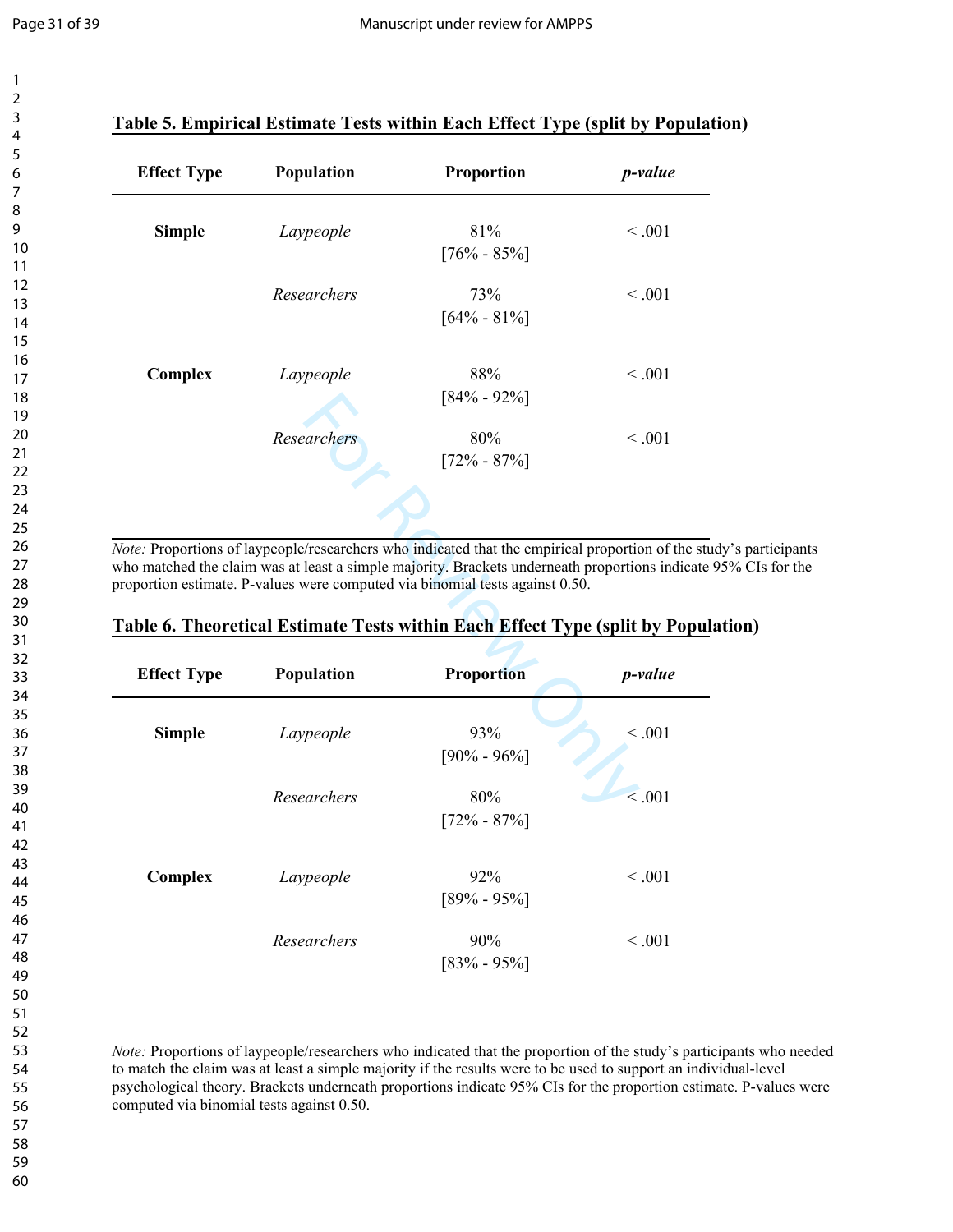

Figure 2. Boxplots of empirical/theoretical proportion estimates by effect type (simple versus complex), and by participants' level of experience. Note that "Other"  $(n = 13)$  refers to people involved in academic research in some way (via SPSP) but who indicated that they have never held an academic position.

### **General Discussion**

 Drawing on recent "persons-as-effect-sizes" and "pervasiveness" approaches (Grice et al., 2020; Speelman & McGann, 2020), the current work documents instances of social psychological claims, derived from typical sets of group-level statistical tests, that upon reanalysis are quite poor representations of person-level psychology. Our work extends these approaches, showing that group-level effects in multi-factor experiments (and single-factor experiments with more than two levels) cannot provide the person-level evidence that psychologists likely desire (i.e., "Do people respond this way, and if so, how many?"). Additionally, the current research experimentally tested multiple method-based noise explanations for this group-to-person generalizability problem in a moral judgment paradigm,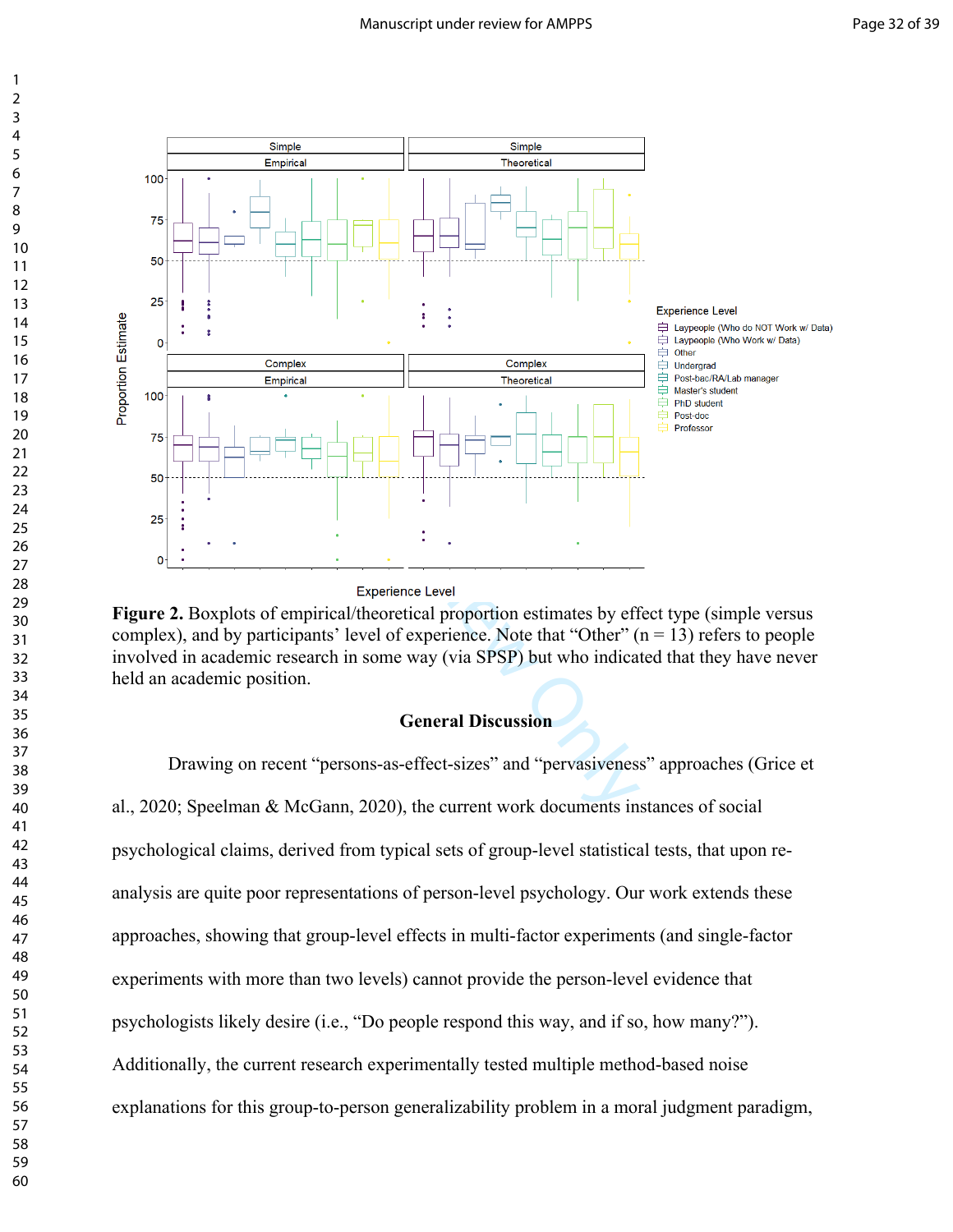$\mathbf{1}$  $\overline{2}$ 

#### Page 33 of 39 Manuscript under review for AMPPS

with obvious remedies failing to address the problem. Finally, our research shows that a majority of laypeople and social psychology researchers interpret authors of psychology articles as intending to make claims that represent a majority of their study's participants. Moreover, a majority of laypeople and researchers believe that this ought to be the case if authors are using a study's results to claim support for a general, individual-level psychological theory.

eorizing and the analytic procedures used for<br>erson-level but analytic procedures operate at<br>has gone toward correcting, and promoting be<br>relatively fewer reform efforts have been aime<br>e.g., Moeller et al., *preprint*; Nav Our research is consistent with recent critiques put forth, in which some researchers (e.g., Richters, 2021; Speelman & McGann, 2020) have argued that there is a pervasive mismatch between psychological theorizing and the analytic procedures used for testing—typical theorizing occurs at the person-level but analytic procedures operate at the group-level. Over the past decade, much effort has gone toward correcting, and promoting better, statistical inferences (e.g., Lakens, 2021), but relatively fewer reform efforts have been aimed at appropriate psychological inference (e.g., Moeller et al., *preprint;* Navarro, 2019; Liew, Howe, & Little, 2016) and proper theory development (e.g., van Rooij & Baggio, 2021). The current research suggests that even if theorizing indeed improves, inference can still go wrong if familiar statistical methods are privileged over ones that address specific psychological questions. Put simply, psychologists seem to have put the statistical cart ahead of the psychological horse. This problem, however, should not be judged as just another instance of "psychology in crisis." Instead, this is an opportunity to put past, current, and future research through more stringent tests—to better ground our psychological claims in *persons* .

## *Responses to Potential Objections*

One objection is that, if the modal person-level pattern matches the group-level pattern, then there is no group-to-person generalizability problem. We suggest, however, that if the modal person-level pattern matches the group-level pattern but is not *also* the pattern describing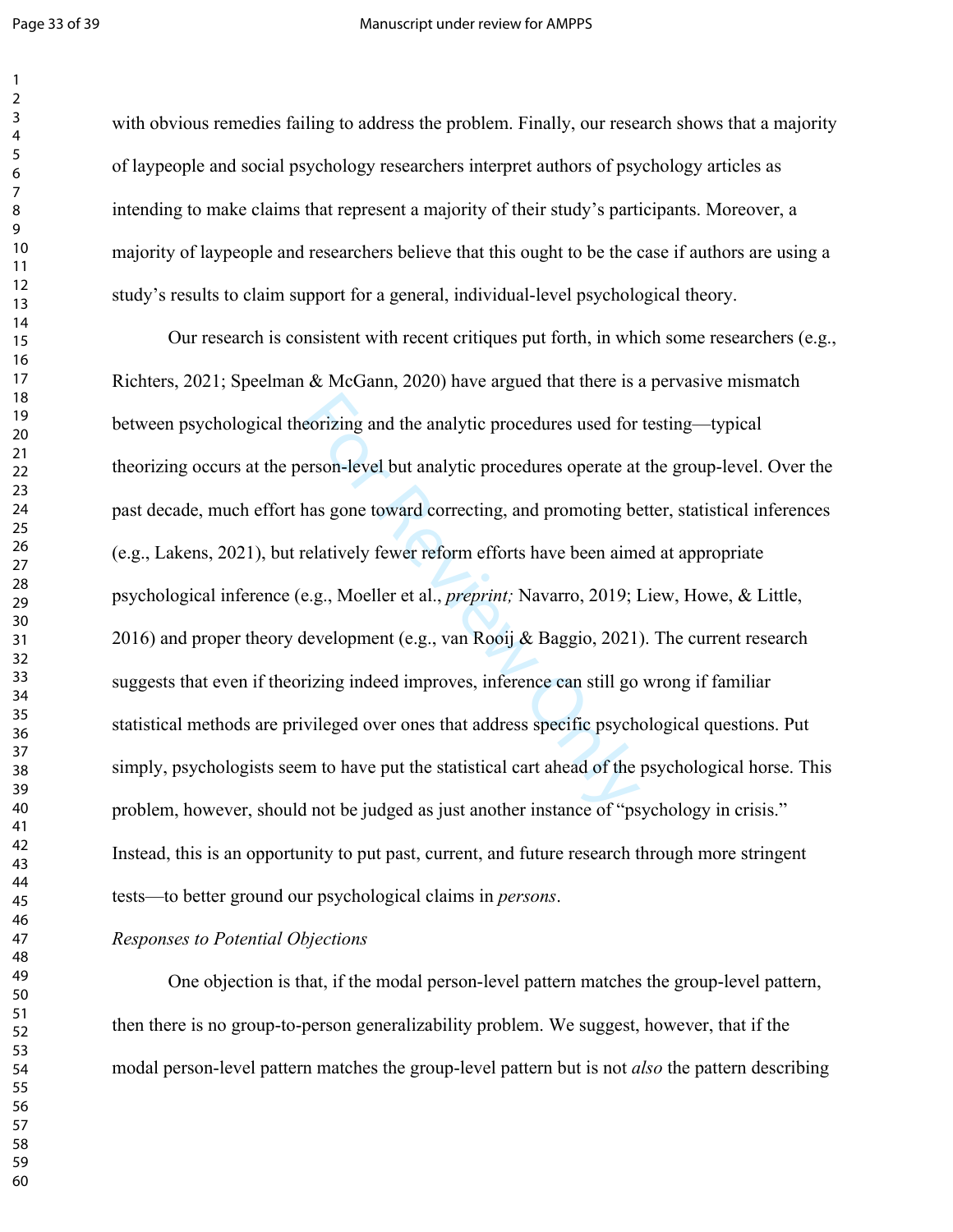most participants, then the majority of responses would be unexplained. Moreover, most polled laypeople and social psychology researchers agreed that for a claim to support a theory, it ought to represent a majority of participants. Extrapolating from this, it stands to reason that *any* reported effect that does not describe a majority of participants (regardless of its use for theory) ought to be tagged as unrepresentative.

alizability problem. For example, in a simple<br>alizability problem. For example, in a simple<br>alizable -level effects (i.e., positive, negative, or zero<br>cribed more than 33% of the sample and was<br>dy would not contain the gro A related objection is that the proportion of participants showing the group-level pattern may be above chance given how many possible qualitative patterns exist, meaning that there is no group-to-person generalizability problem. For example, in a simple two-cell design, there are only three possible person-level effects (i.e., positive, negative, or zero). Based on this objection, if any of those effects described more than 33% of the sample and was consistent with the grouplevel pattern, then the study would not contain the group-to-person generalizability problem. Our reasoning against the first objection also applies here: if the modal pattern does not also describe most participants, then the group-level pattern represents only a minority of responses. In addition, there is unfortunately no ground truth to a "better than chance" criterion. That is, designs could be modified to include additional conditions which are likely to engender uniform responses across participants, creating more possible qualitative patterns while artificially reducing the chance of any single pattern.

A final objection is that there are other sources of noise accounting for the group-toperson generalizability problem, beyond those tested here (see SOM). For example, some participants are distracted, leading to frequencies of person-level patterns which do not represent the "true" frequencies. First, consistent with our experimental results, there is no reason to believe, if such noise was reduced, that most person-level patterns would conveniently shift to the group-level pattern. Second, as our tutorial and hypothetical datasets show, there are simple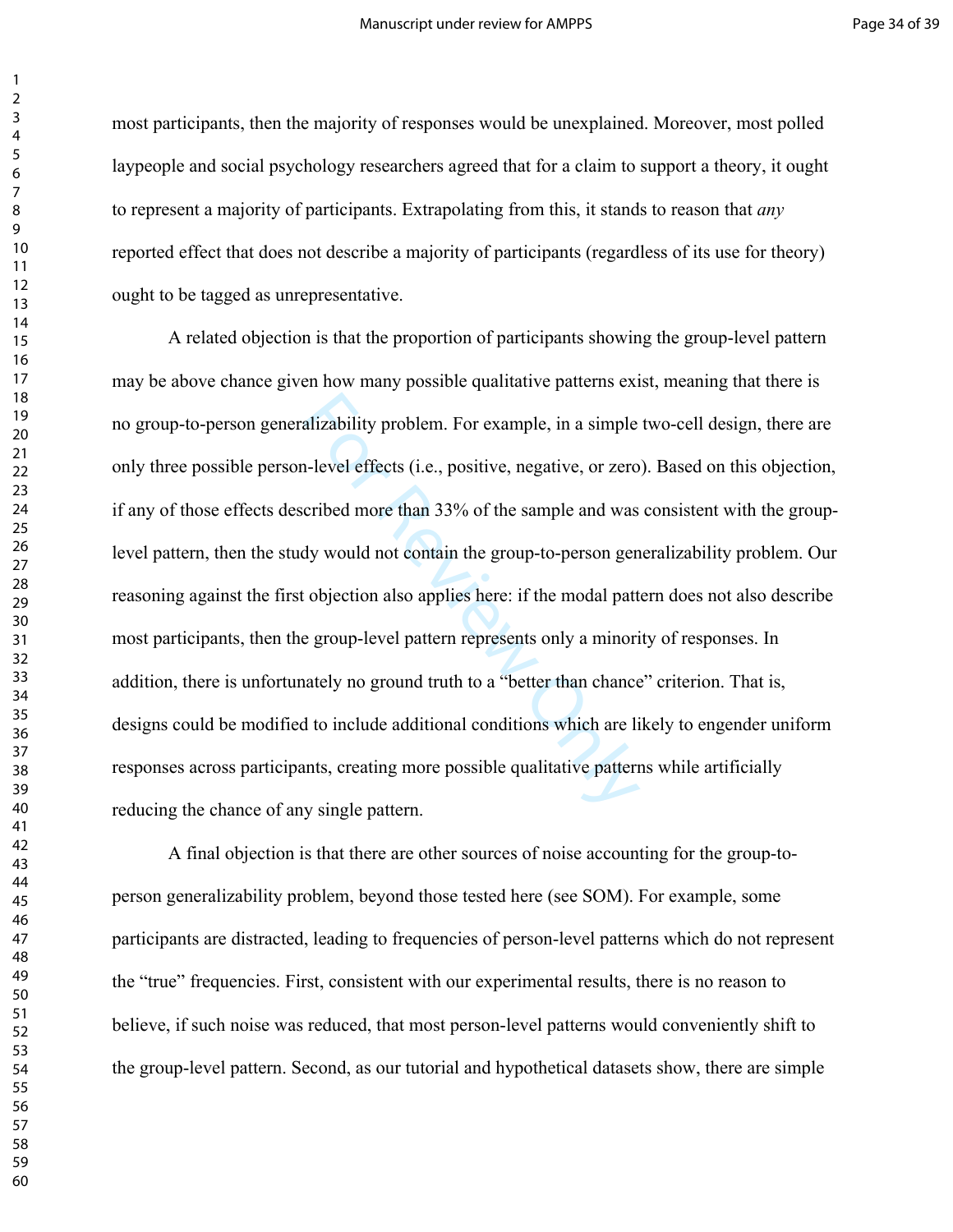$\mathbf{1}$  $\overline{2}$ 

non-method explanations for how group-level patterns can be (even perfectly) unrepresentative of persons. Therefore, rather than assuming that there are solvable methodological issues underlying the problem, it should be accepted that person-level patterns cannot be inferred from group-level analyses.

#### *Recommendations*

eneralizability critique refers to generalizing<br>e refers to generalizing across stimuli, tasks,<br>ic orderings of observations based on theory (<br>1 in B2), while specifying a proportion of par<br>for the theory-derived hypothesi Given the group-to-person generalizability problem, what should experimental psychologists do? Our recommendations are consistent with those in a recent critique (Yarkoni, 2020). We note that our generalizability critique refers to generalizing across levels of analysis, whereas the recent critique refers to generalizing across stimuli, tasks, etc. Specifically, we propose predicting specific orderings of observations based on theory (e.g., A1 higher than A2 in B1, but A2 higher than A1 in B2), while specifying a proportion of participants whose responses should match predictions for the theory-derived hypothesis to survive. To conduct a "severe test" (Mayo, 2018) or corroborate a "risky prediction," (Meehl, 1990a, 1990b), the empirical proportion should be close to the theory-predicted proportion, and other theories should not predict this proportion.

 Unfortunately, there may not be many psychological theories (especially in social cognition which typically lacks formal models) that can make such predictions. However, theoretical progress can still be made. To test face validity, researchers can make minimum proportion predictions. To do this, researchers can tabulate the proportion of participants whose responses match a predicted pattern and test this proportion against 50%, using a binomial test. To be clear, we do not advocate 50% as the benchmark against which psychologists should test theory; we are simply suggesting a method to discard those which fail to support general psychological regularities (Hamaker, 2012). Others have suggested even higher proportions as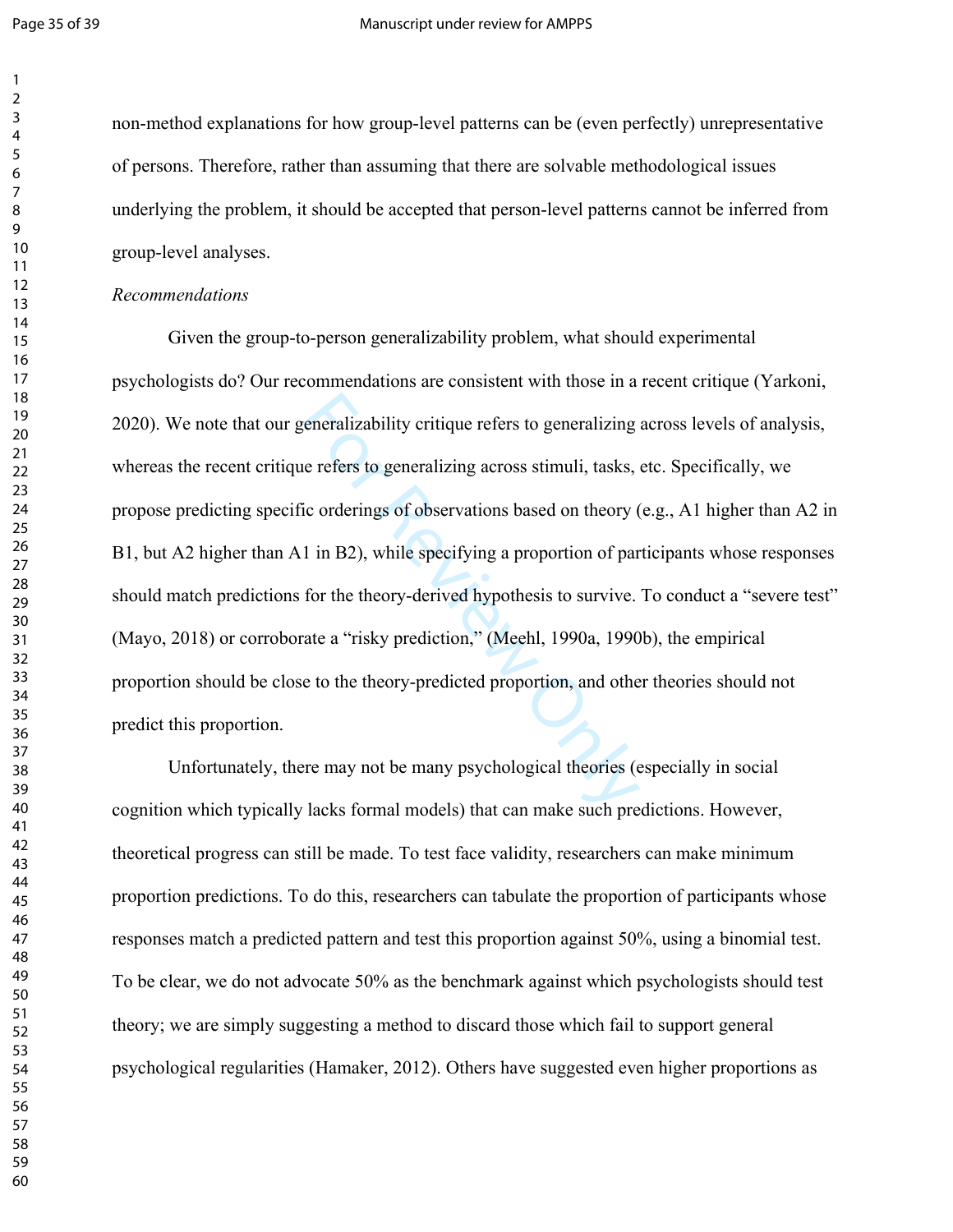convincing evidence (e.g., 80%; Speelman & McGann, 2020), though responses from the current work suggest that psychologists disagree about the appropriate cutoff. We also do not recommend ignoring theory-inconsistent patterns, or patterns represented by a small minority of participants. Understanding if and why other patterns exist allows refinement of theory by postulating and testing whether there are substantive moderating variables (e.g., individual differences), or simple violations of auxiliary assumptions (e.g., divergent interpretations of measures; see Quintana, 2021, for a discussion).

#### *Limitations and Future Directions*

irections<br>this person-level approach is that it ignores m<br>e two extreme ends of a measure are treated io<br>of a measure). However, magnitude informat<br>cchers can choose an "imprecision value" (Gr<br>o support a qualitative patte One constraint of this person-level approach is that it ignores magnitude information (e.g., participants who use two extreme ends of a measure are treated identically to participants who use two close points of a measure). However, magnitude information can be incorporated into this approach. Researchers can choose an "imprecision value" (Grice et al., 2020), allowing only certain magnitudes to support a qualitative pattern. Additionally, researchers can plot frequencies of qualitative patterns by different imprecision values, allowing discernment between participants who show small versus large effects (see Speelman & McGann, 2020, Figure 4).

Relatedly, there are other (potentially better) methods for evaluating person-level effects in high-repetition studies which yield magnitude information, such as person-level standardized effect sizes and confidence intervals (e.g., Kurz, Johnson, Kellum, & Willer, 2019). However, the intensive sampling methods these require are often infeasible in social cognition research. The current method can be used for both high-repetition and single-response-per-condition studies. In high-repetition designs, an analyst can simply average over an individuals' multiple responses within each condition and then apply the person-level analysis to those averages. This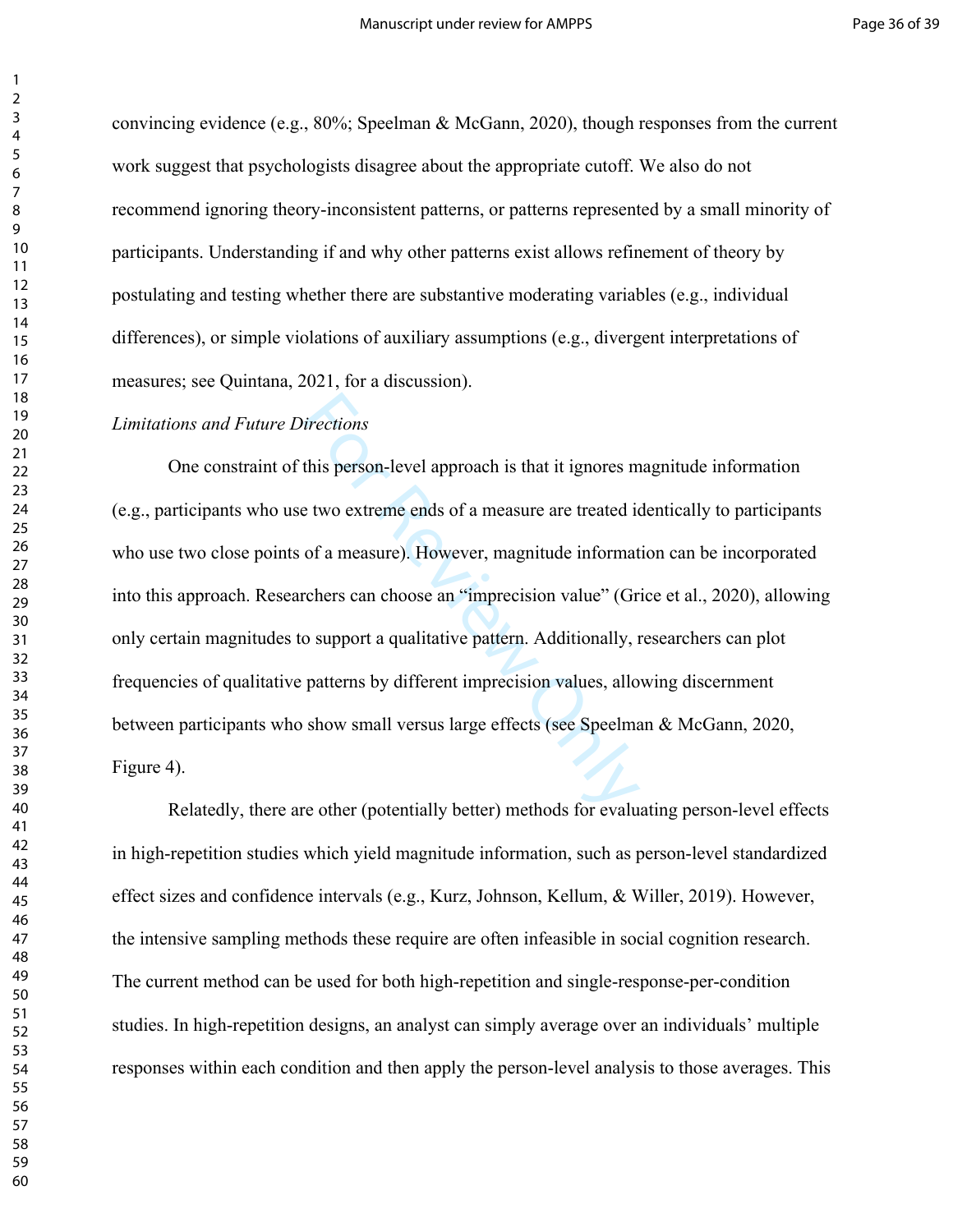$\mathbf{1}$  $\overline{2}$ 

#### Page 37 of 39 Manuscript under review for AMPPS

suggestion is not inconsistent with our argument to avoid making inferences from averages, as the suggested averaging would occur within rather than across persons. Other strengths of the current approach are clear: it requires no advanced statistical knowledge, is easy to implement and interpret, and therefore, is easy to communicate.

ee Flake & Fried, 2020). Future research is networks fail to remedy the problem in other paraeasurement practices. However, as shown ear assurement) explanations for the problem. The sed in more rigorous disciplines to ens Another limitation is that we used only one moral judgment paradigm to test methodbased noise explanations for the group-to-person generalizability problem. Additionally, much research in moral cognition—including our current experiments (see SOM)—utilizes on-the-fly measurement practices (see Flake & Fried, 2020). Future research is needed to determine whether method manipulations fail to remedy the problem in other paradigms and areas of psychology with better measurement practices. However, as shown earlier, there are obvious non-method (and non-measurement) explanations for the problem. Therefore, a person-level approach should still be used in more rigorous disciplines to ensure generalizability.

 Finally, we did not assess the ubiquity of the group-to-person generalizability problem. We simply documented (and replicated) existence proofs. Documenting its ubiquity is a necessary next step to examine its generalizability (see Simons, Shoda, & Lindsay, 2017). We hypothesize that the problem will be least frequent in low-level research, such as visual and auditory cognition, due to assumptions that most people share basic physiological similarities, and some lack of conscious control, which underlie these disciplines' studied effects. As the content of study becomes higher-level, the problem should be more prevalent, as responses will rely more on individual differences (e.g., values and knowledge). It may even be the rule rather than the exception in some areas, such as social cognition.

## **Conclusion**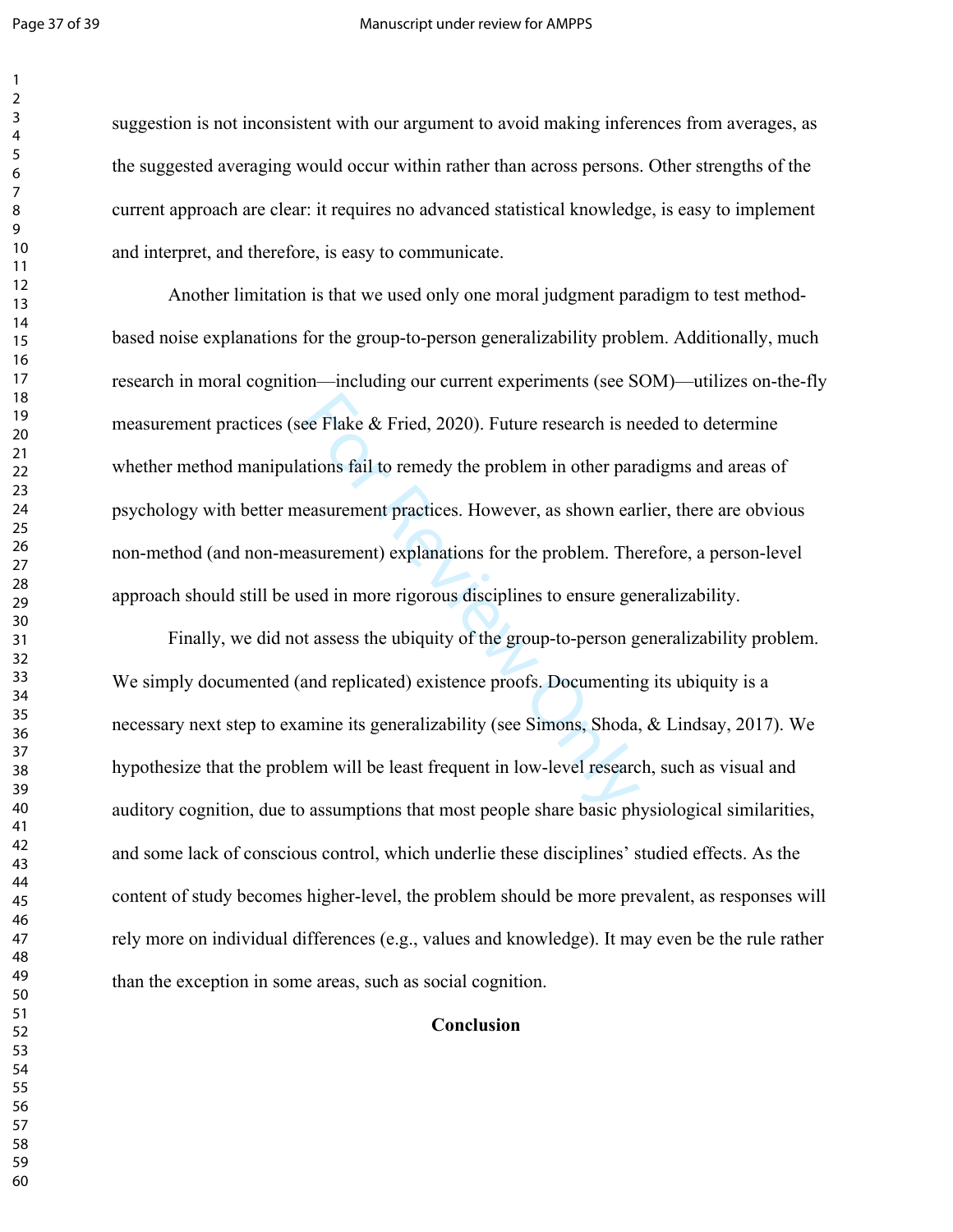Psychological scientists often make claims about, and interpret others' claims as being<br>person-level cognition. Sometimes, however, these claims are made from experiments<br>Isallow investigation of person-level phenomena. Ev about, person-level cognition. Sometimes, however, these claims are made from experiments which disallow investigation of person-level phenomena. Even when such investigation is possible, these claims are typically derived from group-level patterns, interpreted *as if* they reveal the pervasiveness of some phenomenon. The current work confirms and builds upon previous warnings that this practice can lead to serious errors in inference, as (sets of) grouplevel patterns need not reflect even a simple majority of sampled individuals. Put simply, psychology is a feature of persons, not averages or distributions. Therefore, person-level design and analytic approaches should be customary in psychological science.

- 
-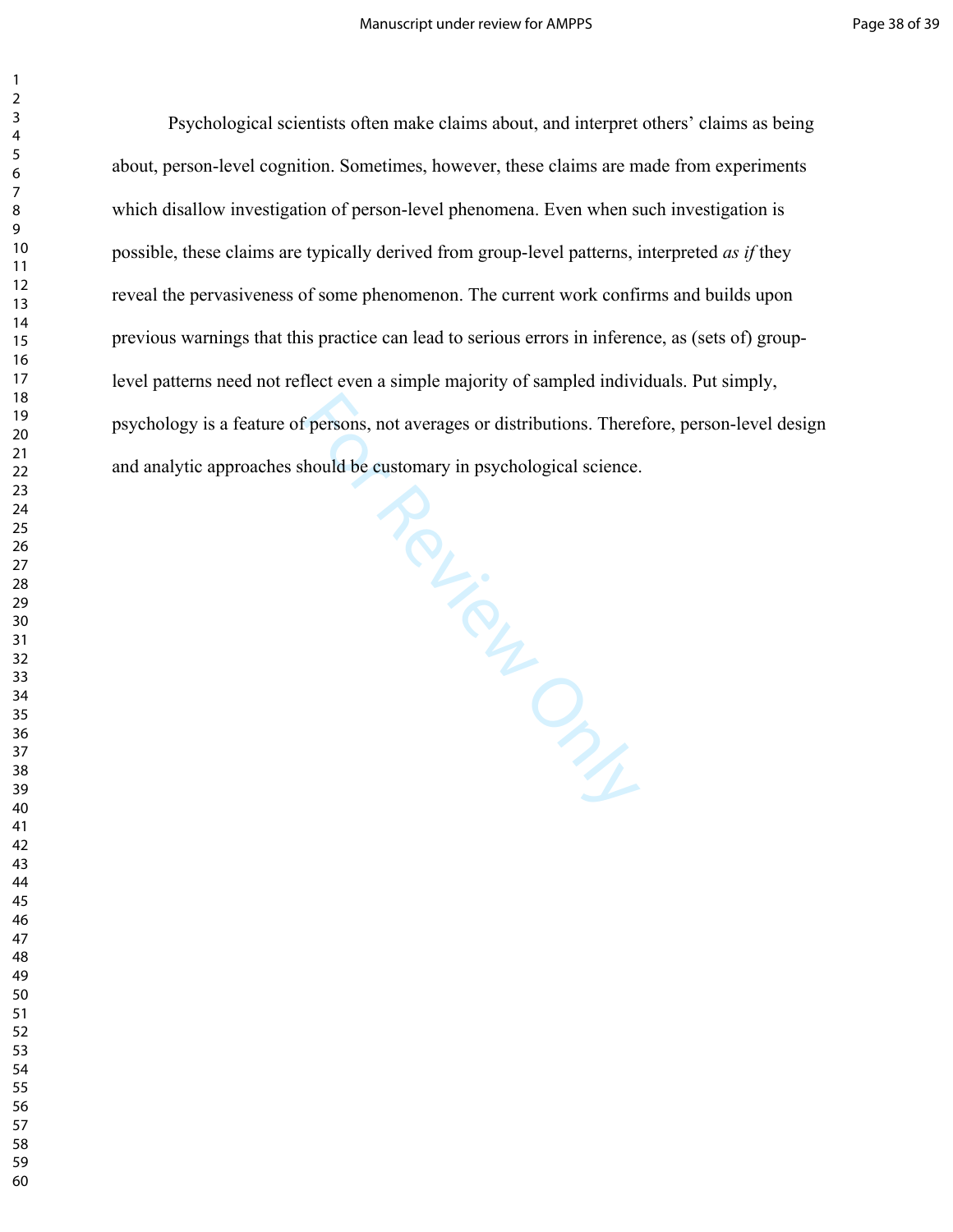## **Footnotes**

1. Anecdotally, three points should be noted: (1) the first author spent less than a week finding and reanalyzing these instances, (2) instances reported here were the *only* publications tested, (3) many seemingly person-level claims (not reported here) were made from between-subjects designs that fundamentally disallowed reanalysis.

I in sure of Clay Clay Congress of Clay Congress of Clay 2. In the researcher sample, a small minority used the open-ended question to *correctly*  communicate that inferences about percentages cannot be derived from average differences ( $n =$ 17). Therefore, some of the empirical estimates were not true beliefs, as the researchers simply had no other option but to respond. (Despite our methods experiments, we ironically did not think to allow participants to opt out). To conduct the most stringent test of our hypothesis, we recoded all of these hypothesis-consistent slider responses ( $n = 6$ ) as being hypothesisinconsistent. We did not remove any of the 17 responses to ensure that, even accounting for some researchers understanding the problem, a majority still responded in a hypothesisconsistent way. This resulted in similar proportions for both simple (70%) and complex (79%) effects.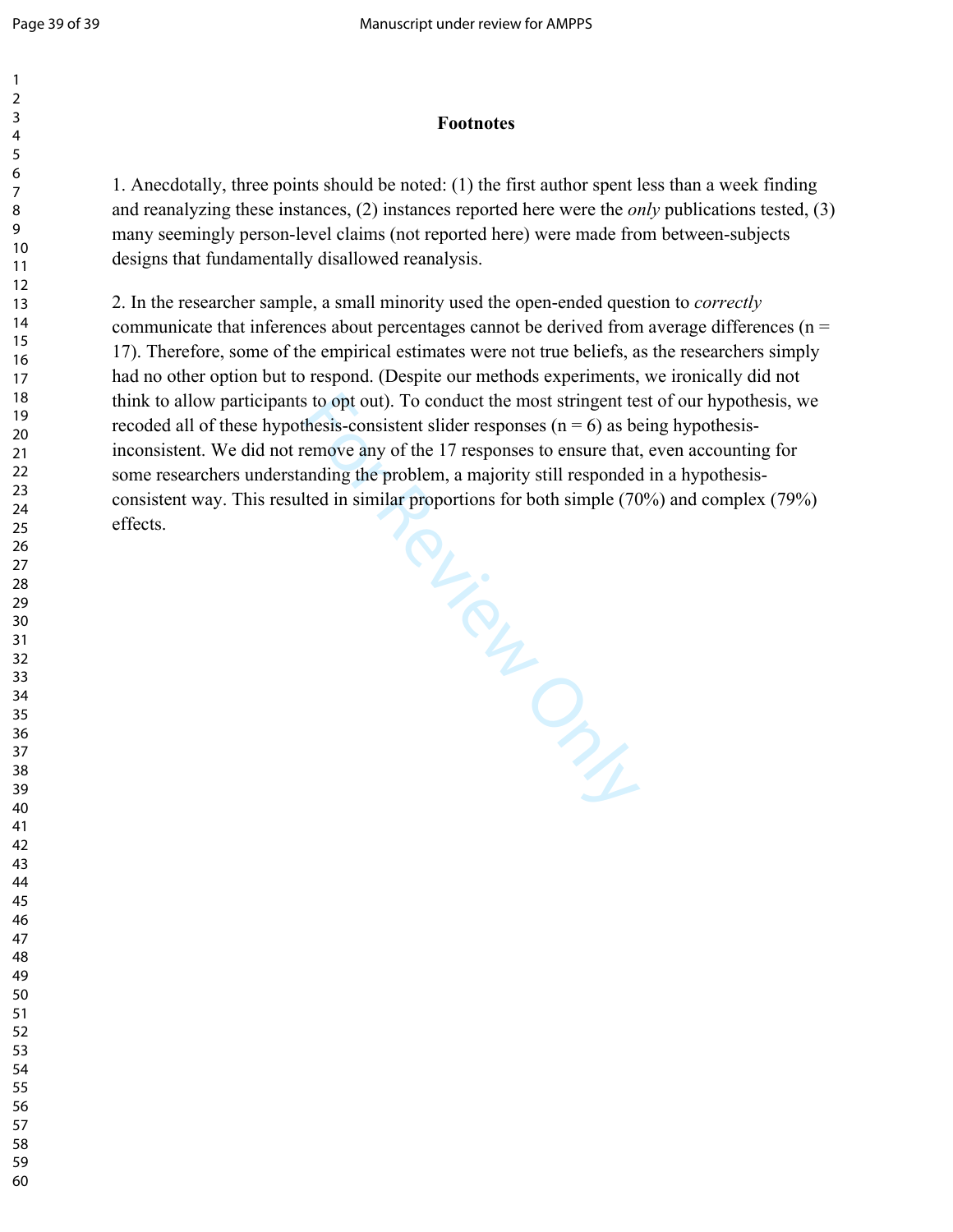#### **References**

- Brandt, M.J., & Morgan, G.S. (2022). Between-person methods provide limited insight about within-person belief systems. *Journal of Personality and Social Psychology.*
- Craig, B.M., Nelson, N.L., & Dixson, B.J.W. (2019). Sexual selection, agnostic signaling, and the effect of beards on recognition of men's anger displays. *Psychological Science, 30*(5), 728-738.
- Decelles, K.A., Adamas, G.S., Howe, H.S., & John, L.K. (2021). Anger damns the innocent. *Psychological Science, 32*(8), 1214-1226.
- ence, 32(8), 1214-1226.<br>
, Lloyd, P.E., Almaraz, S.M., Bernstein, M.J.<br>
120). Race-based biases in judgments of sociatial Psychology, 88, 103964.<br>
.., Vandekerckhove, J., & Buzbas, E.O. (2021)<br>
dientific reform. Royal Soci Deska, J.C., Kuntsman, J., Lloyd, P.E., Almaraz, S.M., Bernstein, M.J., Gonzales, J.P., & Hugenberg, K. (2020). Race-based biases in judgments of social pain. *Journal of Experimental Social Psychology, 88,* 103964.
- Devezer, B., Navarro, D.J., Vandekerckhove, J., & Buzbas, E.O. (2021). The case for formal methodology in scientific reform. *Royal Society Open Science, 8*, 200805.
- Fisher, A.J., Medaglia, J.D., & Jeronimus, B.F. (2018). Lack of group-to-individual generalizability is a threat to human subjects research. *Proceedings of the National Academy of Sciences, 115*(27), E6106-E6115.
- Flake, J.K., & Fried, E.I. (2020). Measurement schmeasurement: Questionable measurement practices and how to avoid them. *Advances in Methods and Practices in Psychological Science, 3*(4), 456-465.
- Fowler, Z., Law, K.F., & Gaesser, B. (2021). Against empathy bias: The moral value of equitable empathy. *Psychological Science, 32*(5), 766-779.

Galton, F. (1907). Vox populi. *Nature, 75,* 450-451.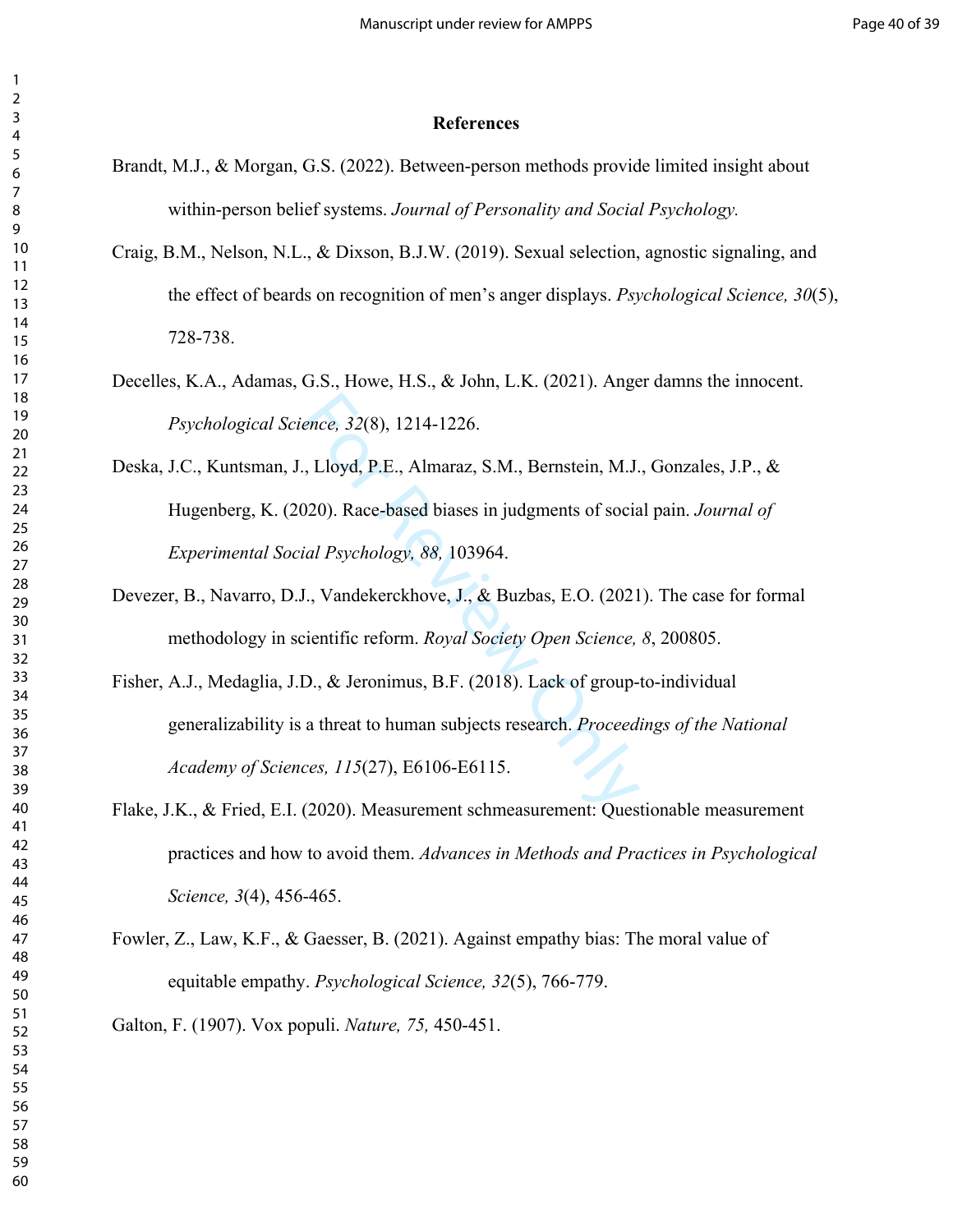$\mathbf{1}$ 

- Grice, J.W., Medellin, E., Jones, I., Horvath, S., McDaniel, H., O'lansen, C., & Baker, M. (2020). Persons as effect sizes. *Advances in Methods and Practices in Psychological Science, 3*(4), 443-455.
- Hamaker, E. (2012). Why researchers should think "within-person": A paradigmatic rationale. In M.R. Mehl & T.S. Conner (Eds.). *Handbook of Research Methods for Studying Daily Life,* 43-61, NY, NY: Guilford.
- Lakens, D. (2021). The practical alternative to the p-value is the correctly used p-value. *Perspectives on Psychological Science, 16*(3), 639-648.
- sychological Science, 16(3), 639-648.<br>
& Gaesser, B. (2021). Biased benevolence: T<br>
across social distance. *Personality and Social*.<br>
., & Little, D.R. (2016). The appropriacy of a<br>
sychonomic Bulletin and Review, 23(5), Law, K.F., Campbell, D., & Gaesser, B. (2021). Biased benevolence: The perceived morality of effective altruism across social distance. *Personality and Social Psychological Bulletin,*  (3), 426-444.
- Liew, S.H., Howe, P.D.L., & Little, D.R. (2016). The appropriacy of averaging in the study of context effects. *Psychonomic Bulletin and Review, 23*(5), 1639-1646.
- Kievit, R.A., Frankenhuis, W.E., Waldorp, L.J., & Borsboom, D. (2013). Simpson's paradox in psychological science: A practical guide. *Frontiers in Psychology, 4,* 513.
- Kuppens, T. Pollet, T.V. (2014). Mind the level: Problems with two recent national-level analyses in psychology. *Frontiers in Psychology, 5,* 1110.
- Kurz, A.S., Johnson, Y.L., Kellum, K.K., & Wilson, K.G. (2019). How can process-based researchers bridge the gap between individuals and groups? Discover the dynamic ptechnique. *Journal of Contextual Behavioral Science, 13,* 60-65.

Mayo, D.G. (2018). *Statistical inference as severe testing.*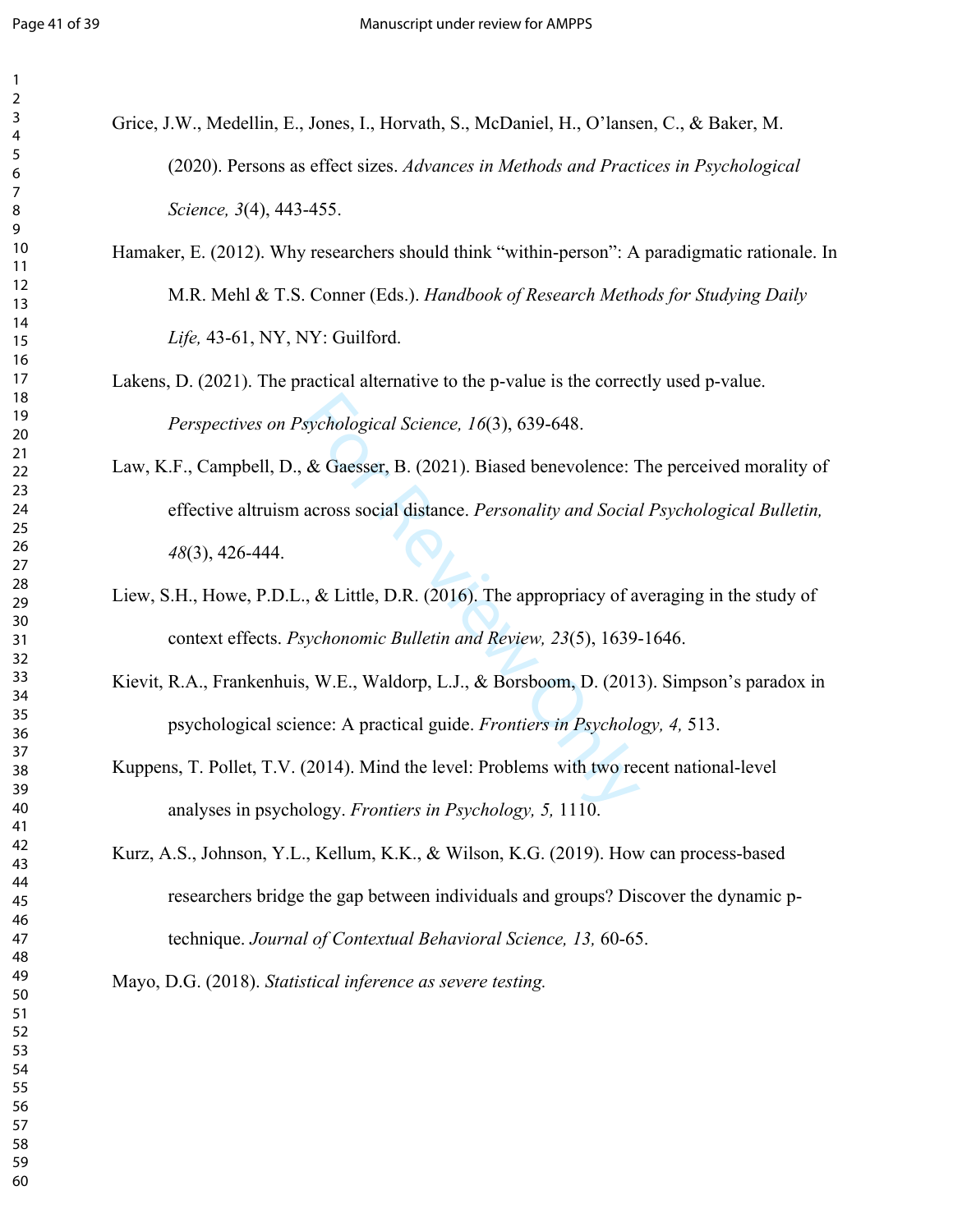- McManus, R.M., Mason, J.E., Young, L. (2021). Re-examining the role of family relationships in structuring perceived helping obligations, and their impact on moral evaluation. *Journal of Experimental Social Psychology, 96,* 104182.
- Meehl, P.E. (1990a). Appraising and amending theories: The strategy of Lakatosian defense and two principles that warrant it. *Psychological Inquiry, 1*(2), 108-141.
- Meehl, P.E. (1990b). Why summaries of research on psychological theories are often uninterpretable. *Psychological Reports, 66*(1), 195-244.
- mandized diagnostic and intervention. *Journal 1*<br>
1-77.<br>
1-77.<br>
1-77.<br> **Continuosing the intervention** *Cournal 1*<br>
1-77.<br>
1-8.<br> **Continuosity Constants in the Deep Blue Sea: Tensing isometrical model selection.** *Computat* Moeller, J. (2022). [A](https://d.docs.live.net/247d33c97dae7e58/Documents/BC%20Experiments/Applying%20Persons%20As%20Effect%20Sizes/PaES_Shortened_5%20(03-2022)%20RM.docx#_msocom_55)verting the next credibility crisis in psychological science. Within-person methods for personalized diagnostic and intervention. *Journal for Person-Oriented Research, 7*(2), 53-77.
- Moeller, J. et al. (*preprint*). Generalizability crisis meets heterogeneity revolution: Determining under which boundary conditions findings replicate and generalize.
- Navarro, D.J. (2019). Between the Devil and the Deep Blue Sea: Tensions between scientific judgment and statistical model selection. *Computational Brain and Behavior, 2*(1), 28-34.
- Quintana, D.S. (2021). Towards better hypothesis tests in oxytocin research: Evaluating the validity of auxiliary assumptions. *Psychoneuroendocrinology,* 105642.
- Richters, J.E. (2021). Incredible utility: The lost causes and causal debris of psychological science. *Basic and Applied Social Psychology, 43*(6), 366-405.
- Rottman, J., & Young, L. (2019). Specks of dirt and tons of pain: Dosage distinguishes impurity from harm. *Psychological Science, 30*(8), 1151-1160.
- Simons, D.J., Shoda, D.Y., & Lindsay, D.S. (2017). Constraints on generality (COG): A proposed addition to all empirical papers. *Perspectives on Psychological Science, 12*(6), 1123-1128.